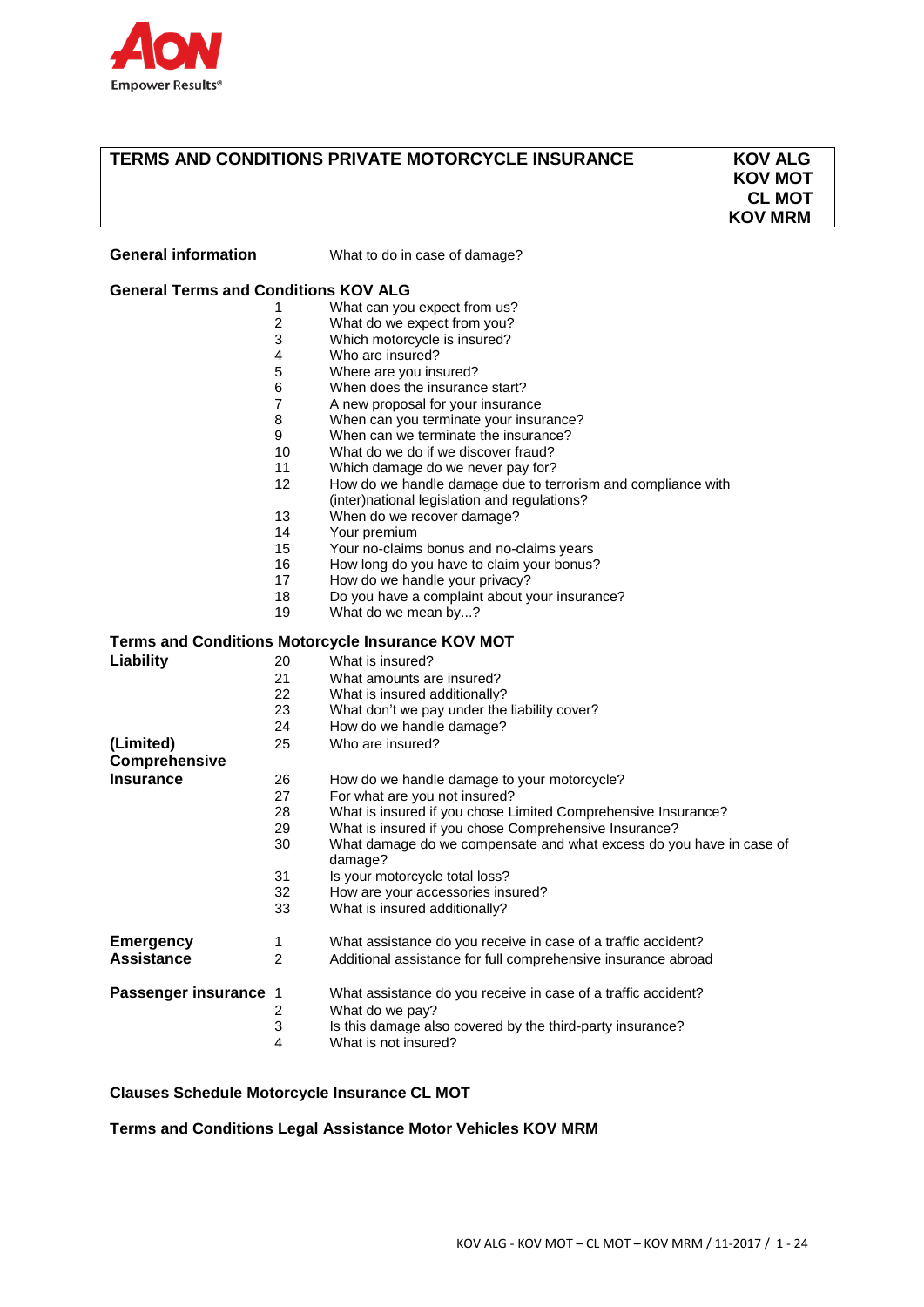

# **General information**

**The English translations have no legal force and are provided to the customer for convenience only. The conditions in the Dutch language shall be binding and prevail in all respects. The law of the Netherlands shall apply.**

### **What to do in case of damage?**

Do you have damage or did you cause damage? Please let us know as soon as possible. You can reach us 24/7.

### **For Emergency Assistance in case of an accident or breakdown please call ;**

From The Netherlands 020 592 91 36: From abroad  $+31$  20 592 91 36: It doesn´t matter how you are insured. We will help you both in The Netherlands and abroad.

### **Do you need emergency repairs?**

Sometimes you have to have your motorcycle repaired immediately, because it is unsafe to continue driving or because the damage will increase if you continue driving. You can have these emergency repairs done for up to € 500 including VAT. You do not have to discuss this with us first. Send us the bill of the emergency repairs. The excess also applies for emergency repairs.

#### **Has your motorcycle been stolen?**

In that case immediately report the theft on [www.stichtingvbv.nl.](http://www.stichtingvbv.nl/) In that case the theft is automatically reported to the police as well. Are you abroad? Immediately contact the Emergency Assistance.

#### **Report any other damage online**

Go to your online policy folder.

### **Always immediately report to the police;**

- The theft of your motorcycle. Did you report the damage at www.stichtingvbv.nl ? This means an immediate police report.
- Attempted theft, break-in, misappropriation, joyriding or damage by an unknown perpetrator
- Vandalism
- Hit-and-run (collision with an unknown driver).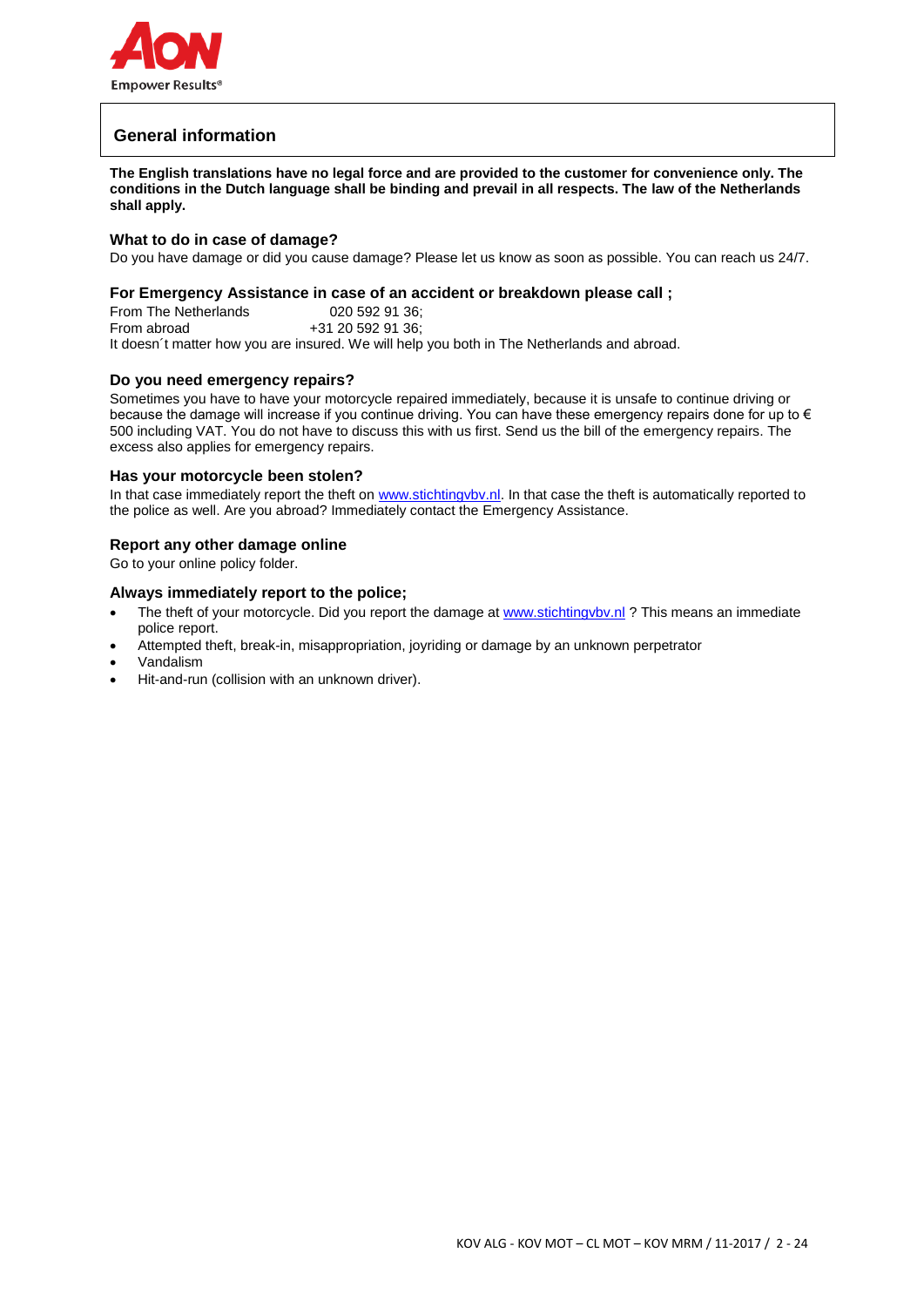

# **GENERAL TERMS AND CONDITIONS AND ALGENT AND ALGENT AND ALGENT AND ALGENT AND ALGENT AND ALGENT AND ALGENT AND**

**These are the terms and conditions of your motorcycle insurance. They form an integral part with your policy schedule. These describe exactly what you are insured for and which rules there are.**

**You are insured standard against liability and for assistance in case of accident or breakdown. You can also choose one of more additional insurance coverage. The policy schedule states the coverage and the insured amounts you choose. This tells you how you are insured, what you can expect from us and what we expect from you.**

**We have tried our best to keep these terms and conditions as simple as possible. If you still have questions, please contact us or your Aon insurance adviser.**

### **1 What can you expect from us?**

You can expect from us that we treat you with respect. You can also expect that we establish the damage in the proper way and that we pay for insured damage. And that we help you to have the damage repaired as soon as possible.

### **2 What do we expect from you?**

We expect from you that you:

- Are honest and reasonable;
- Comply with the law;
- Give us the right information;
- Handle your property consciously and carefully;
- Do whatever it takes to prevent or minimize damage;
- Follow our instructions;
- Do nothing to prejudice our interests;
- Help us settle the damage as soon as possible by giving us all required data and documents as soon as possible;
- Report a criminal offence to the police. Such as break-in, theft, misappropriation, joyriding, vandalism or damage by an unknown perpetrator;
- Also immediately report the theft of your motorcycle to the [Verzekeringsbureau Voertuigcriminaliteit](http://www.stichtingvbv.nl/) (VBV). You can report the theft on [www.stichtingvbv.nl.](http://www.stichtingvbv.nl/) Please do this as soon as possible. This increases the chances that your motorcycle is found. If you report a theft here, you do not have to report it to the police as well, this is done automatically;
- Report which other insurance possibly covers the damage;
- Input all important changes yourself in your online policy folder. Or inform us of any important changes, at least if:
	- You move or change your e-mail address;
	- Another person becomes the regular driver of your motorcycle;
	- You sold the motorcycle or the motorcycle is total loss;
	- You use the motorcycle in another way that you originally stated, for example (partially) for business instead of private use;
	- The registration has been put on someone else's name;
	- The motorcycle is abroad for 6 consecutive months or longer.

If you fail to comply with these rules that can have consequences for damage compensation or assistance. We can also suspend or terminate your insurance.

### **3 For which motorcycle is this insurance?**

This insurance is for private motorcycles, motor scooters or motor carriers, that you insured with us and of which the registration is noted on the policy schedule. This is always a motorcycle requiring a category A driving licence or a category B driving licence if this is a three-wheeled motor scooter. Anything that the manufacturer attached on, to or in your motorcycle is also considered part of your motorcycle. In these terms and conditions we shall refer to "motorcycle".

# **Are you also insured if you temporarily drive a replacement motorcycle?**

Yes, a replacement motorcycle is also insured if your motorcycle is at a dealer or repair shop for maintenance, repairs or inspections. We shall then insure the temporary motorcycle on loan under the same coverage as your own motorcycle. But only if this motorcycle on loan is not insured elsewhere. This motorcycle has to be comparable to your own motorcycle. The new-for-old scheme does not apply to this replacement motorcycle. During this period, the General Rider Insurance only applies to the motorcycle on loan.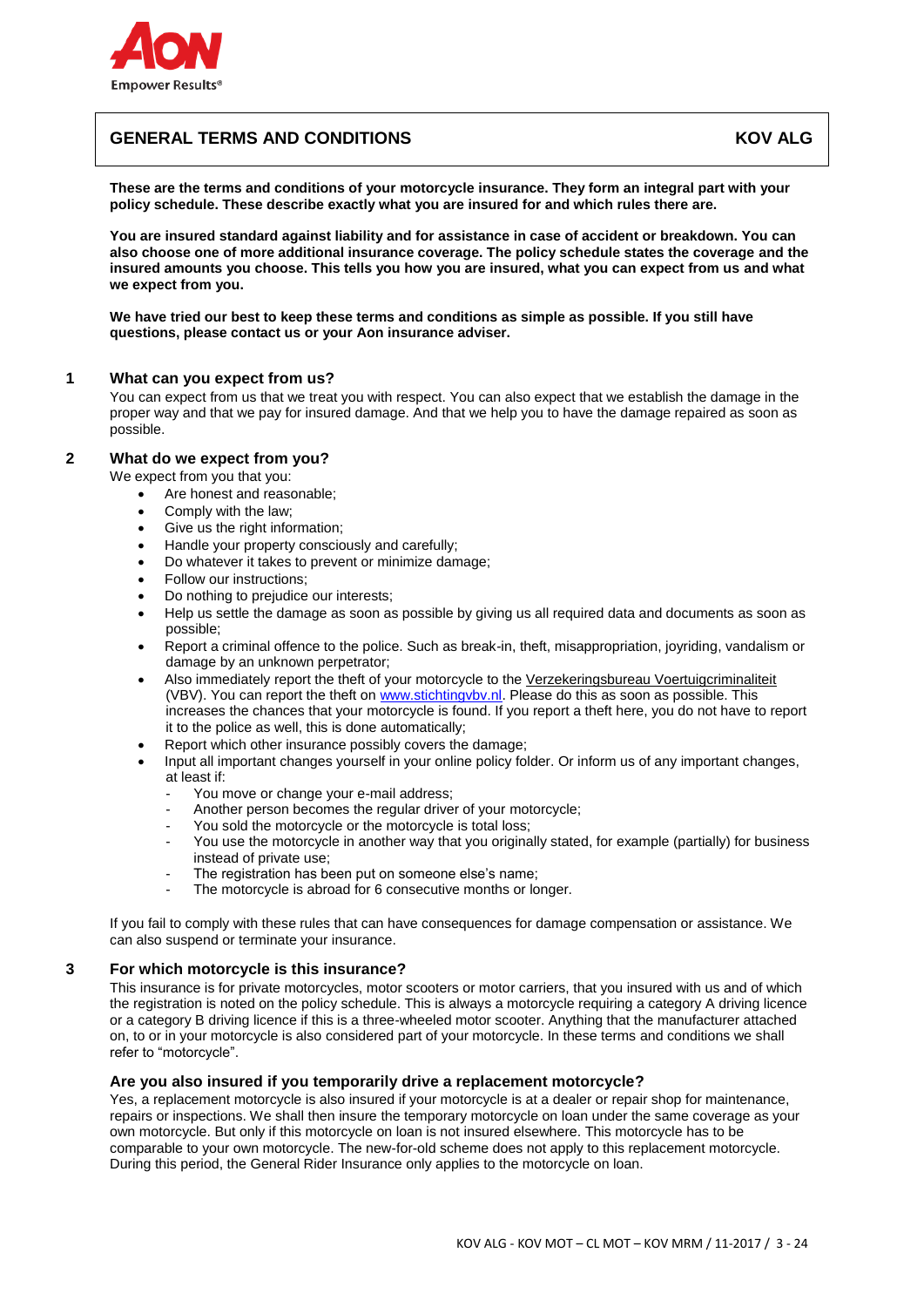

### **4 Who are insured?**

This insurance applies to the following persons:

- You, the policyholder. The person who took out the insurance;
- The owner;
- The holder, i.e. the person who holds the motorcycle by permission of the owner. For example, the garage for maintenance;
- The regular driver;
- The person who drives the motorcycle or rides along (passenger) by permission of the owner;
- The employer of one of the aforementioned if he is legally liable.

In these terms and conditions we shall address these persons as 'you'.

### **5 Where are you insured?**

You are insured in the countries listed on your green card. You do not have coverage for the countries deleted on your green card.

### **6 When does the insurance start?**

Your insurance starts on the date on the policy. You are only covered for events occurring during the term of the insurance.

### **7 A new proposal for your insurance**

A month before your insurance expires, we shall send you a new proposal for your insurance. This states the premium for the next year. If you don't want to change anything, you don't have to do anything. You will remain insured. If you want to change your insurance, please contact your Aon advisor. You can also make the changes yourself in your online policy folder.

### **8 When can you terminate your insurance?**

Did you take out insurance with us through our website? You then have a 14-day cooling-off period. During that time you can terminate the insurance from the commencement date. Did you already pay premium? We will pay that back.

### Do you have an insurance with us for a longer period?

You can terminate your insurance with us whenever you want. You can do this in your online policy folder. Or you can inform your insurance advisor. The date always has to be in the future. Is the date not in the future? Then we will stop the insurance from the day that you inform us that you want to stop the insurance. You will be reimbursed for premium you paid in excess from the time that the insurance was stopped

### **9 When can we terminate the insurance?**

We can terminate the insurance and inform you of that in advance in writing or by e-mail:

- If we decide not to present you with a new proposal at the end of the insurance term. We shall inform you 2 months in advance;
- If you do not pay the premium on time. In the article dealing with premiums (article 14) we shall explain what we do in that case;
- If the no-claims years that Roydata sent us differ from the no-claims years you submitted to us. And if we would not offer insurance based on those no-claims years;
- If we would not have offered you the insurance if you had given us the right information straightaway;

If you report much and minor damage to us.

The insurance shall be terminated immediately if:

- You move aboard permanently. Are you moving within the EU? Then the insurance expires no later than at the end of the policy year;
- Your motorcycle has a foreign registration;
- The insured motorcycle is technically total loss. In such a case the motorcycle is damaged so badly that it can no longer be safely repaired;
- You no longer have an interest in the insurance. For example if you sell the motorcycle or if the motorcycle is no longer registered in your name. You have to report this to us within 8 days. Otherwise you remain responsible for the damage caused by the motorcycle. So it is important to inform us about such situations.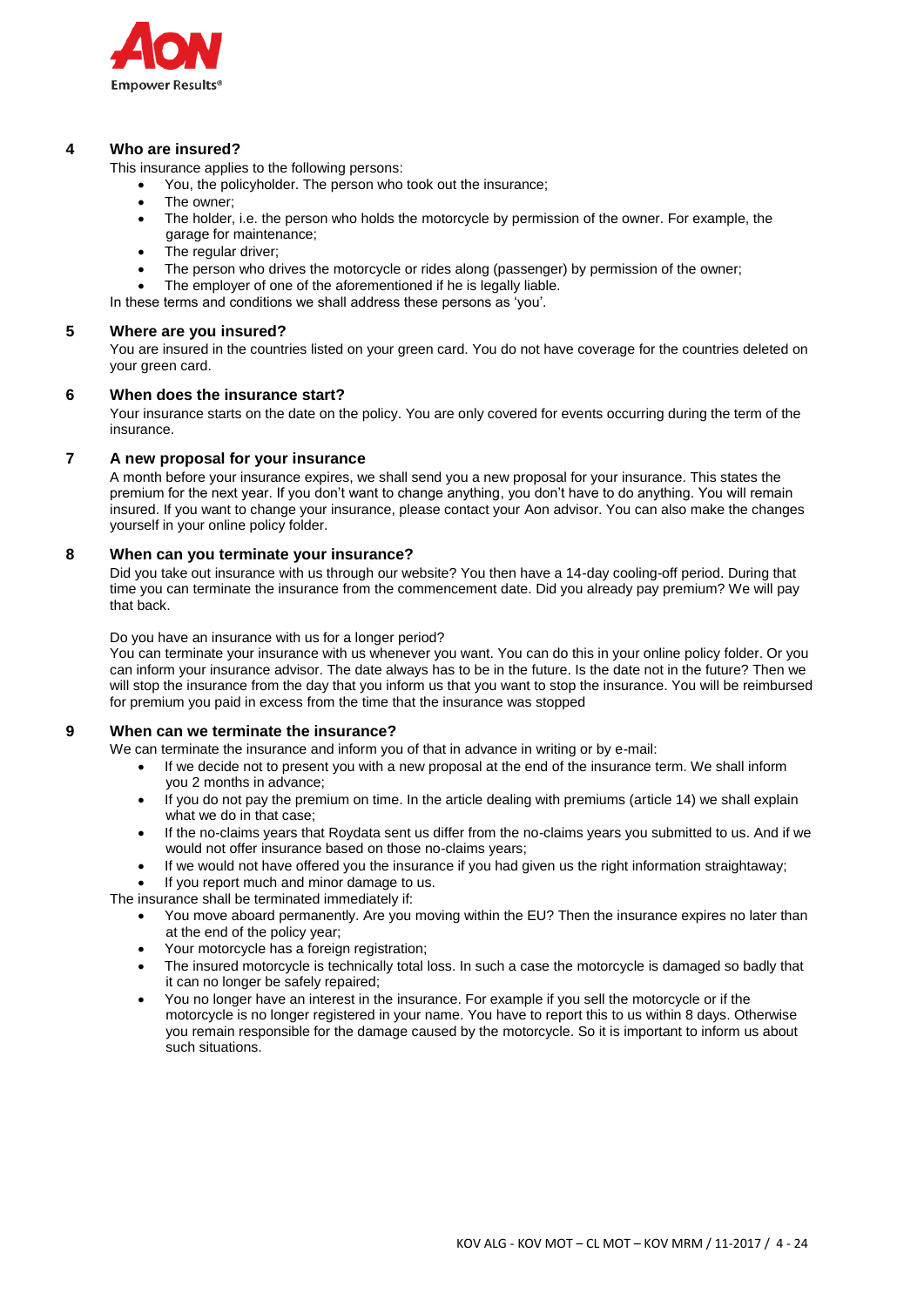

# **10 What do we do if we discover fraud?**

If we discover fraud, we take several measures:

- We immediately terminate the insurance. We shall inform you of this by letter or e-mail and your insurance is terminated on the day that we send this letter or e-mail;
- We do not or only partially pay for damage:
- We recover from you all additional costs incurred for handling the damage;
- Did we already pay for the damage? Then we also let you repay the damage;
- We can report the fraud to the police;
- We register your details with the Central Information System (CIS).

Some examples of fraud are:

- You deliberately gave false information when you took out the insurance;
- You deliberately lied about damage;
- You deceived us.

### **11 Which damage do we never pay for?**

For all coverage and other categories we never pay for:

- Damage caused by an event prior to the commencement date of the insurance;
- Damage that is already compensated under any law or by another insurance, or would be compensated if you did not have insurance with us;
- If it is found that when taking out the insurance or reporting damage you deliberately misinformed us or if important information was withheld;
- If you or an insured party refuses to cooperate in settling the damage and thus prejudice our interests;
- Damage caused by an insured party intentionally or recklessly, or if you gave someone permission to do so;
- If you are liable solely because you, or someone on your behalf, made an appointment or entered into an agreement. For example if you promised to deliver something on time but can no longer do so due to an accident.

#### **Organized violence (Wilful damage)**

We never pay for damage caused by organized violence (also called wilful damage) in case of:

- A conflict between countries or groups where military weapons are used. This also includes actions by a United Nations peacekeeping mission;
- Civil war. This is organized violence between citizens of a country in which a major part of the citizens participates;
- An uprising. This is organized resistance with violence against the government of a country;
- Civil commotion. These are organized violent actions in different parts of the country;
- Riots. This is an organized violent group that is against the government;
- Mutiny. This is an organized violent act of members of, for example, the military. The action is aimed against the leader of the group.

These are the six forms of wilful damage. What this means exactly is also defined in a statement of 2 november 1981. The text of that statement is deposited at the District Court of The Hague. If there is a difference between the text in this article and the deposited text, the deposited text shall prevail.

#### **Nuclear reaction**

We never pay for damage caused by a nuclear reaction, no matter how this occurred. A nuclear reaction is, for example, nuclear fusion or radioactivity.

#### **We also never pay for damage:**

- Caused by a driver who did not have your permission to drive the motorcycle;
- Caused by driving on a race circuit, practicing for or participating in races, rallies or speed tests during races or speed rides;
- If the motorcycle is not registered in your name or that of your cohabiting partner and you did not inform us of this;
- If the motorcycle is used professionally and you did not inform us of this;
- If the motorcycle is used differently than you informed us on your application (for example if the motorcycle is used as a taxi, for courier services, for renting or leasing or to give driving lessons);
- Caused during the professional transport of persons or items requiring a permit such as hazardous substances;
- Caused while the driver was not entitled to drive, e.g. if the driver did not have a valid driving licence or was banned from driving. If your licence is not valid because you did not yet renew it, we shall not invoke this.

We shall not invoke this if you can show that this was done outside your knowledge and consent and that you cannot be blamed for this.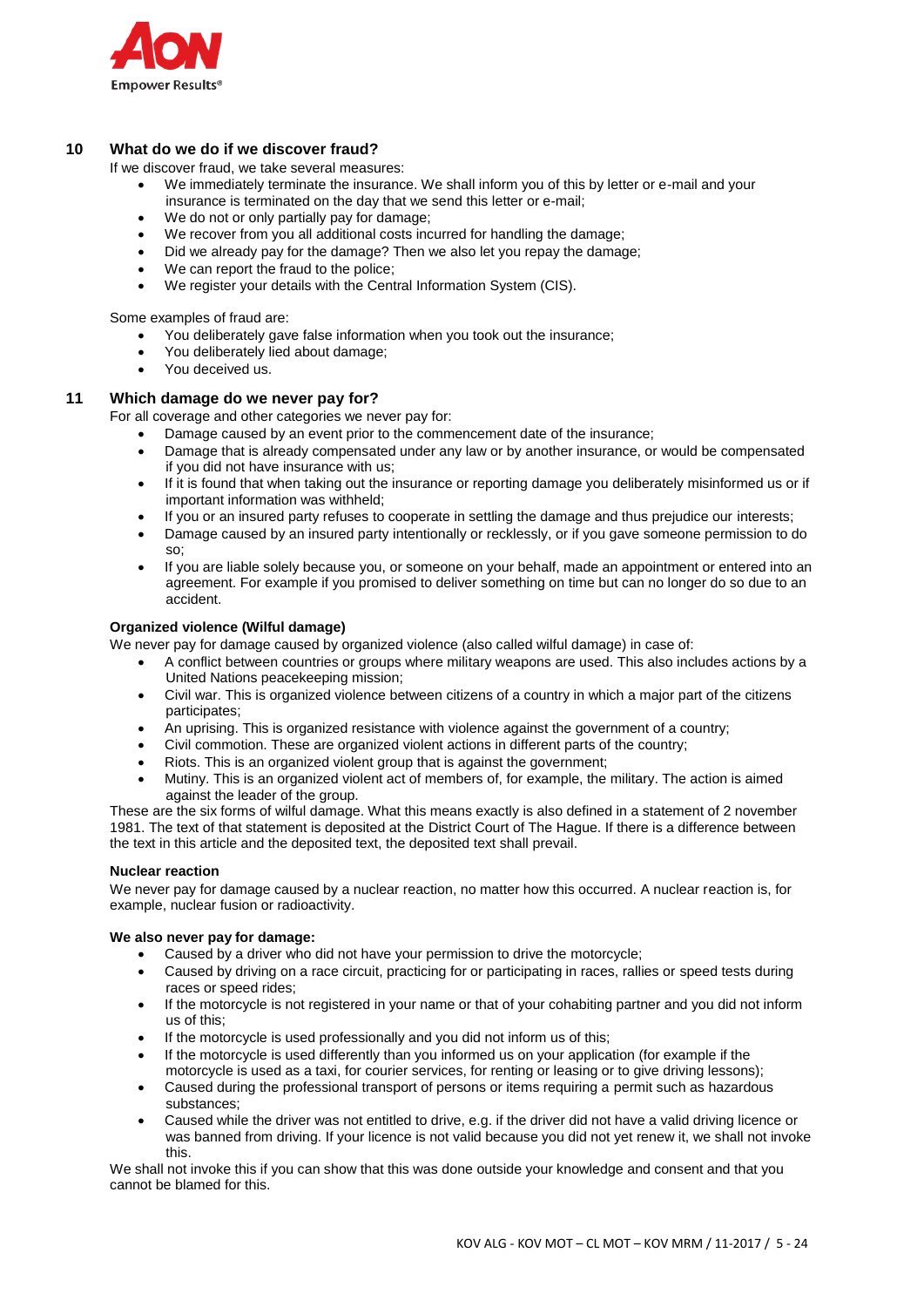

### **12 How do we handle damage due to terrorism and compliance with (inter)national legislation and regulations?**

### **12.1 What do we do in case of terrorism?**

We settle damage according to the Claims Settlement Protocol of the Dutch Terrorism Risk Reinsurance Company (NHT). This protocol stipulates that we can limit damage compensation in cases of terrorism, malicious contamination or suchlike cases. The complete text of this protocol is on [www.terrorismeverzekerd.nl.](http://www.terrorismeverzekerd.nl/)

### **12.2 (Inter)national legislation and regulations**

We do not do business with persons, companies, governments or organizations on an international sanctions list. This could concern persons or organizations involved in terrorism. Are you, an insured party, your company or any party that has an interest in your company on an (inter)national sanctions list? Then the insurance will be terminated from the time that that person or company appears on the list.

Is business being conducted with persons, organizations or governments on a sanctions list? In that case we terminate the insurance immediately. We never pay the (financial) interests of persons, governments and organizations that we are not allowed to insure under (inter)national legislation and regulations.

### **13 When do we recover damage?**

#### **From another party**

Did other parties cause the damage and did we pay for this? And are they obliged to pay for this damage under the law? Then we shall attempt to have them pay us back for that damage.

### **From an insured party**

Was the damage nor insured but did we pay for it? In that case we are also entitled to have the damage paid back, for example if the driver did not have a valid licence.

### **14 Your premium**

### **14.1 When do you have to pay your premium?**

You pay the premium in advance, no later than on the premium due date. This date is on the giro collection form or on the invoice. The premium can include costs, extrajudicial costs, legal interest and insurance tax.

In case of direct debit, we shall inform you about the amount that we debit from your account for each period. We shall do that one time if you take out or alter the insurance, and if we renew the insurance. You have to ensure that there is enough money on your account.

### **14.2 What happens if you don't pay (on time)?**

Did you fail to pay the premium within 30 days? Then you never had the insurance and we do not pay out in case of damage. We do not have to send you a reminder about this.

Did you fail to pay the second or next premium within 30 days? We shall send you a reminder that we did not receive the premium on time. Did you fail to pay the full premium within 15 days after we sent you this reminder? Then you are not insured from the day that we sent the reminder.

Damage that occurs or is aggravated during this period is not insured. You are again covered one day after we received and accepted your (overdue) payment. If you still haven't paid after receiving our reminder(s), we can terminate the insurance and have the premium collected. In that case the collection costs are to your account. You are always obliged to pay the premium.

### **14.3 Alteration of premium and conditions**

We can alter your premium and the conditions of your insurance. If we do so, we will inform you at least one month in advance. If you don't agree with the alteration you can terminate your insurance. If we don't hear from you we assume that you agree to the alteration(s).

### **14.4 How do we calculate the premium?**

In calculating the premium and accepting the risk we at least take into account:

- The type of fuel (petrol, diesel, electric, hybrid etc);
- The weight of the motorcycle;
- The make, type and year of manufacture;
- The number of no-claims years;
- The no-claims bonus;
- The listed value and any accessories;
- Your address or the address of the regular driver.

So, always inform us of any changes as soon as possible!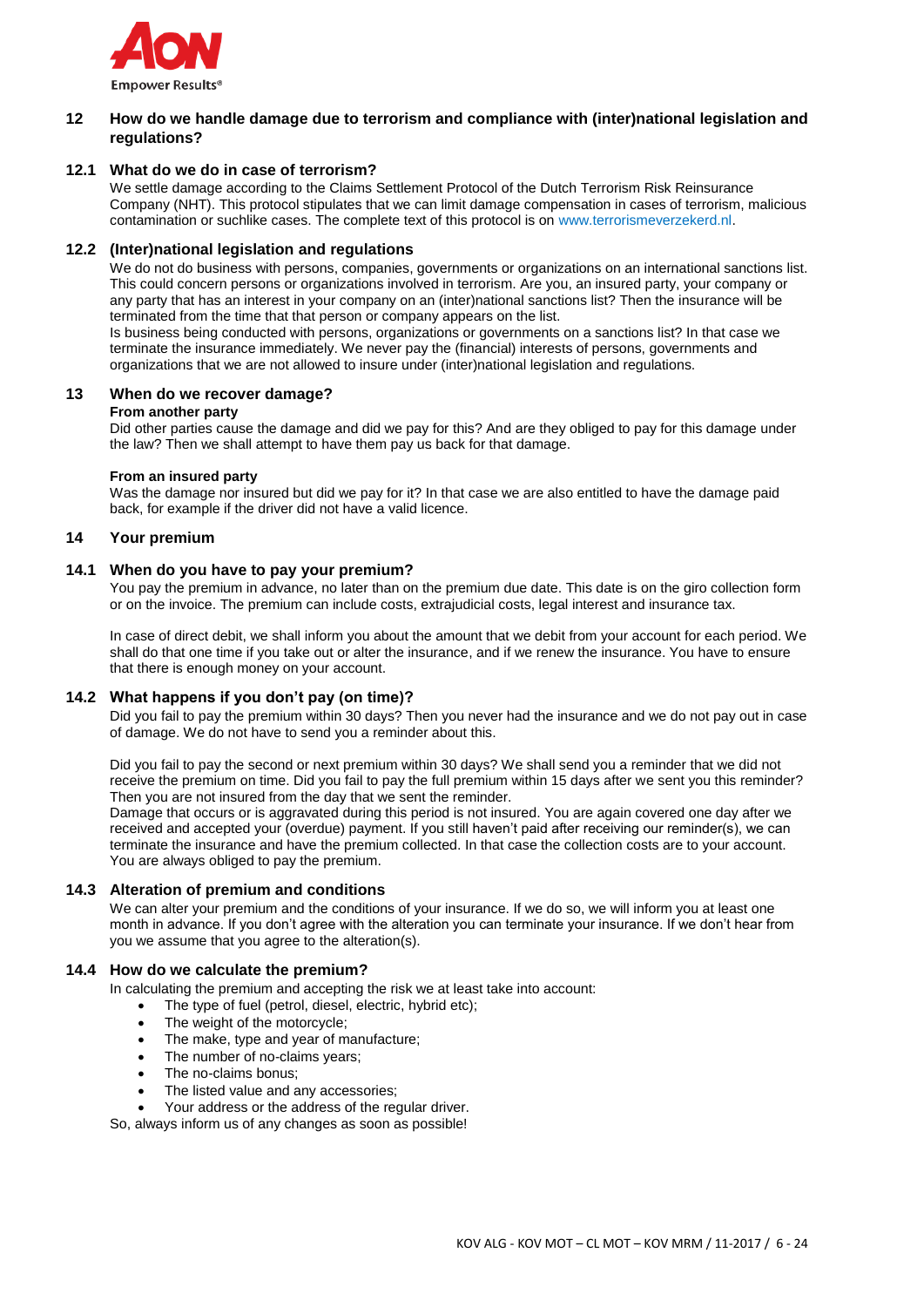

### **15 Your no-claims bonus and your no-claims years.**

Each policy year we again calculate your premium. We will inform you after each policy year what your new noclaims point will be, what your bonus is, how may no-claims years you have and how much premium you have to pay.

The No-claims table gives your new bonus percentage.

The No-claims years table gives any changes in your no-claims years.

### **How do we determine your no-claims bonus?**

Each policy year we again calculate your premium. We also use the no-claims table for this.

#### **15.1 How does the no-claims table work?**

When you receive this insurance, you policy will show at what point of the no-claims table you will start.

- **Each point gives the bonus on your premium;**
- If we don't pay any damage during an policy year, you will go up one point;
- If you are at point 20, you cannot go up another point;
- Did you report a damage to us that we have to pay? Then you go down several points. The no-claims table shows how many points you have then and your new bonus percentage.

Please note: if this insurance is terminated, you can start at another point on the no-claims table with a new insurer.

#### **No-claims table**

| No-claims | <b>Bonus</b>  | Future no-claims point after an policy year |          |           |                   |  |  |
|-----------|---------------|---------------------------------------------|----------|-----------|-------------------|--|--|
| point     | percentage    | No damage                                   | 1 damage | 2 damages | 3 or more damages |  |  |
| 20        | 80            | 20                                          | 15       | 10        |                   |  |  |
| 19        | 80            | 20                                          | 14       |           |                   |  |  |
| 18        | 79            | 19                                          | 13       |           |                   |  |  |
| 17        | 78            | 18                                          | 12       |           |                   |  |  |
| 16        | 77            | 17                                          | 11       |           |                   |  |  |
| 15        | 76            | 16                                          | 10       |           |                   |  |  |
| 14        | 75            | 15                                          | 10       |           |                   |  |  |
| 13        | 72,5          | 14                                          |          |           |                   |  |  |
| 12        | 70            | 13                                          |          |           |                   |  |  |
| 11        | 67,5          | 12                                          |          |           |                   |  |  |
| 10        | 65            | 11                                          |          |           |                   |  |  |
| 9         | 60            | 10                                          |          |           |                   |  |  |
| 8         | 55            |                                             |          |           |                   |  |  |
|           | 50            |                                             |          |           |                   |  |  |
| 6         | 45            |                                             |          |           |                   |  |  |
| 5         | 35            |                                             |          |           |                   |  |  |
| 4         | 25            |                                             |          |           |                   |  |  |
| 3         | 15            |                                             |          |           |                   |  |  |
| 2         | 5             |                                             |          |           |                   |  |  |
|           | 25% surcharge | 2                                           |          |           |                   |  |  |

### **15.2 No Blame system**

This means that you don't fall back in the no-claims bonus. We do this for you if damage is not (also) caused by the driver or a passenger, for example in case of vandalism or damage by an unknown perpetrator or if there is a hit-and-run collision.

**Please note:** in that case you do fall back in the number of no-claims years. If a culpable third party caused the damage, you have to do everything to prove this, for example by immediately reporting this to the police.

#### **15.3 How does the no-claims years table work?**

We determine each policy year again how many no-claims years you have. We calculate this based on the noclaims years table. In the following we shall explain how.

The no-claims years table works as follows:

- When you receive the insurance, the policy shows how many no-claims years you have;
- If we don't have to pay out damage in an policy year, you will receive an additional no-claims year;
- If we do have to pay out damage in an policy year you lose no-claims years. The no-claims years table shows how many no-claims years you lose;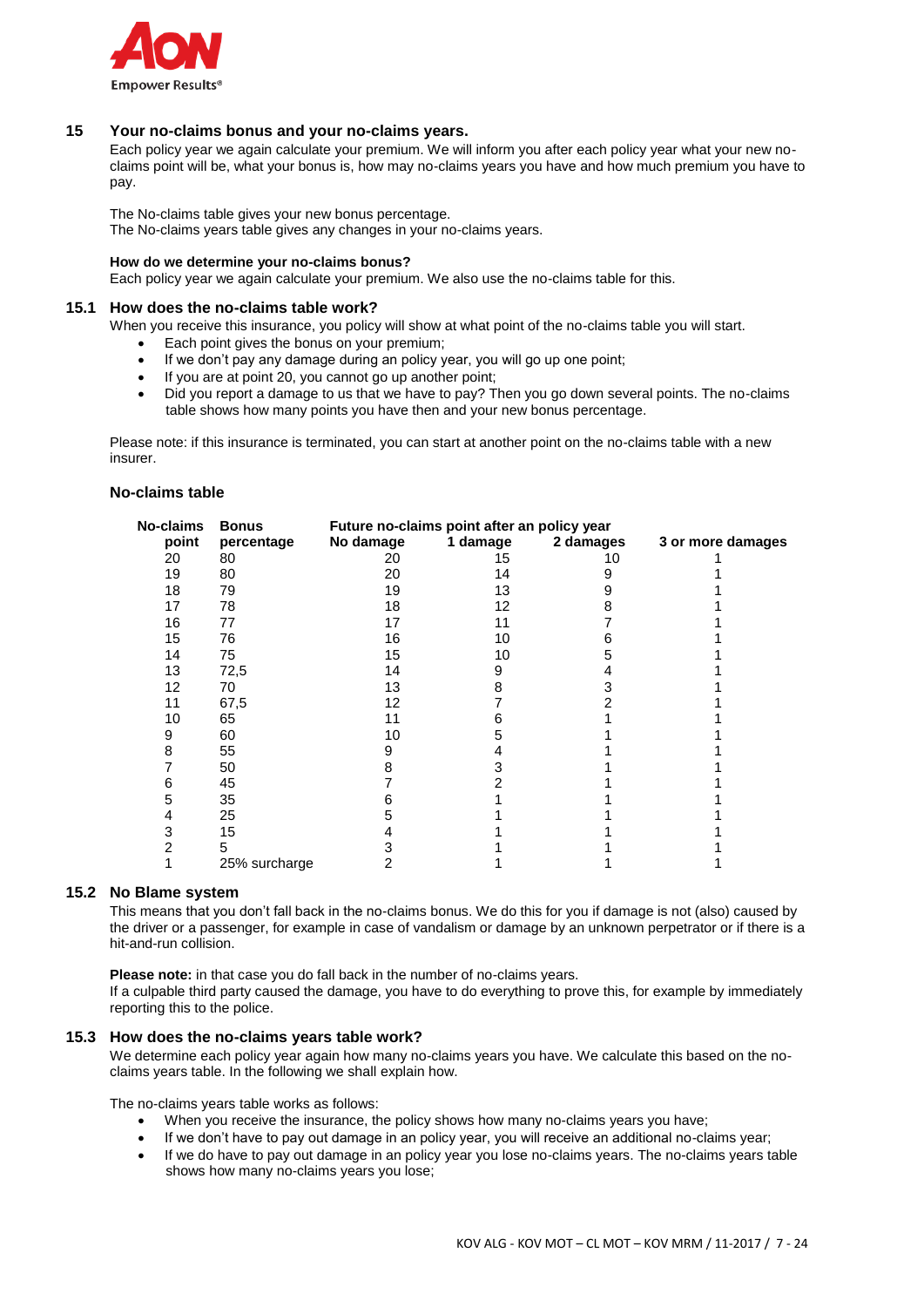

 If you have more than 15 no-claims years, we shall keep track of the no-claims years after that, but if there is damage you always fall back to 10 no-claims years.

### **Table no-claims years Number of no-claims years in the next policy year**

| Number of no-<br>claim years | no damage | 1 damage | 2 damages | 3 damages |
|------------------------------|-----------|----------|-----------|-----------|
| 15 or more                   | $+1$      | 10       | 5         | 0         |
| 14                           | 15        | 9        | 4         | -1        |
| 13                           | 14        | 8        | 3         | $-2$      |
| 12                           | 13        | 7        | 2         | -3        |
| 11                           | 12        | 6        |           | -4        |
| 10                           | 11        | 5        |           | -5        |
| 9                            | 10        | 4        | -1        | $-5$      |
| 8                            | 9         | 3        | -2        | $-5$      |
| 7                            | 8         | 2        | -3        | $-5$      |
| 6                            | 7         |          | -4        | $-5$      |
| 5                            | 6         |          | $-5$      | $-5$      |
| 4                            | 5         | -1       | -5        | $-5$      |
| 3                            | 4         | $-2$     | $-5$      | $-5$      |
| 2                            | 3         | $-3$     | $-5$      | $-5$      |
|                              | 2         | $-4$     | -5        | $-5$      |
| 0                            |           | $-5$     | $-5$      | $-5$      |
| -1                           | O         | $-5$     | -5        | $-5$      |
| $-2$                         | -1        | $-5$     | $-5$      | $-5$      |
| -3                           | -2        | -5       | $-5$      | $-5$      |
| -4                           | -3        | -5       | -5        | $-5$      |
| -5                           | -4        | -5       | -5        | $-5$      |

If you cause 4 or more damages in one year, you will always have -5 no-claims years in the next policy year.

### **15.4 What damages do not cause falling back in your no-claims bonus and no-claims years?**

No every damage you claim impacts your no-claims bonus or no-claims years. A claim for damage does not have consequences for your no-claims bonus and your no-claims years if we:

- Pay out damage covered on the Limited Comprehensive insurance;
- Pay a damage and the entire amount has been reimbursed by another party;
- Pay out only because this was agreed with another insurer. Or if we cannot be reimbursed for the payment only because this was agreed with another insurer;
- We agreed in the insurance to pay you more than the actual damage and another party reimburses us for the actual damage. For example, your 6-month old motorcycle is total loss through the fault of another party. In that case we pay you the price of a new motorcycle (new-for-old scheme). The perpetrator's insurer pays us the (lower) current value;
- We paid damage but we cannot be reimbursed for that damage under the law, for example pursuant to article 7:962 paragraph 3 of the Dutch Civil Code. Under this article we cannot recover the damage compensation from certain persons in your family or employment circle;
- You reimbursed us for the entire amount of the damage, for example if this is more advantageous for you than losing the no-claims bonus. In that case you have to reimburse us within 12 months after we informed you that we paid the damage;
- Pay for damage to or cleaning costs of the upholstery, if this is caused by transporting an injured person;
- Pay for a collision with cyclist or a pedestrian, but only if the insured party can prove that this was not his fault. In these kinds of collisions you are responsible by law even if it was not your fault;
- Only pay an amount for the categories Emergency Assistance and Rider Insurance.

### **15.5 Where are your no-claims years stored?**

The national system Roydata is used by insurers to store information about motorcycle insurance and no-claims years. We use that system to find how many no-claims years you have at the beginning of your insurance. If no no-claims years are in the system for you we assume that you do not have any no-claims years yet. Is the number of no-claims years incorrect? Then call your former insurer. He can register the right number of no-claims years in Roydata.

### **16 How long do you have to claim your damage?**

When must you submit your claim?

You have to submit your claim within three years. This term starts on the day that you knew or could have known that you can submit a claim. If you submit your claim too late, you are not entitled to payment.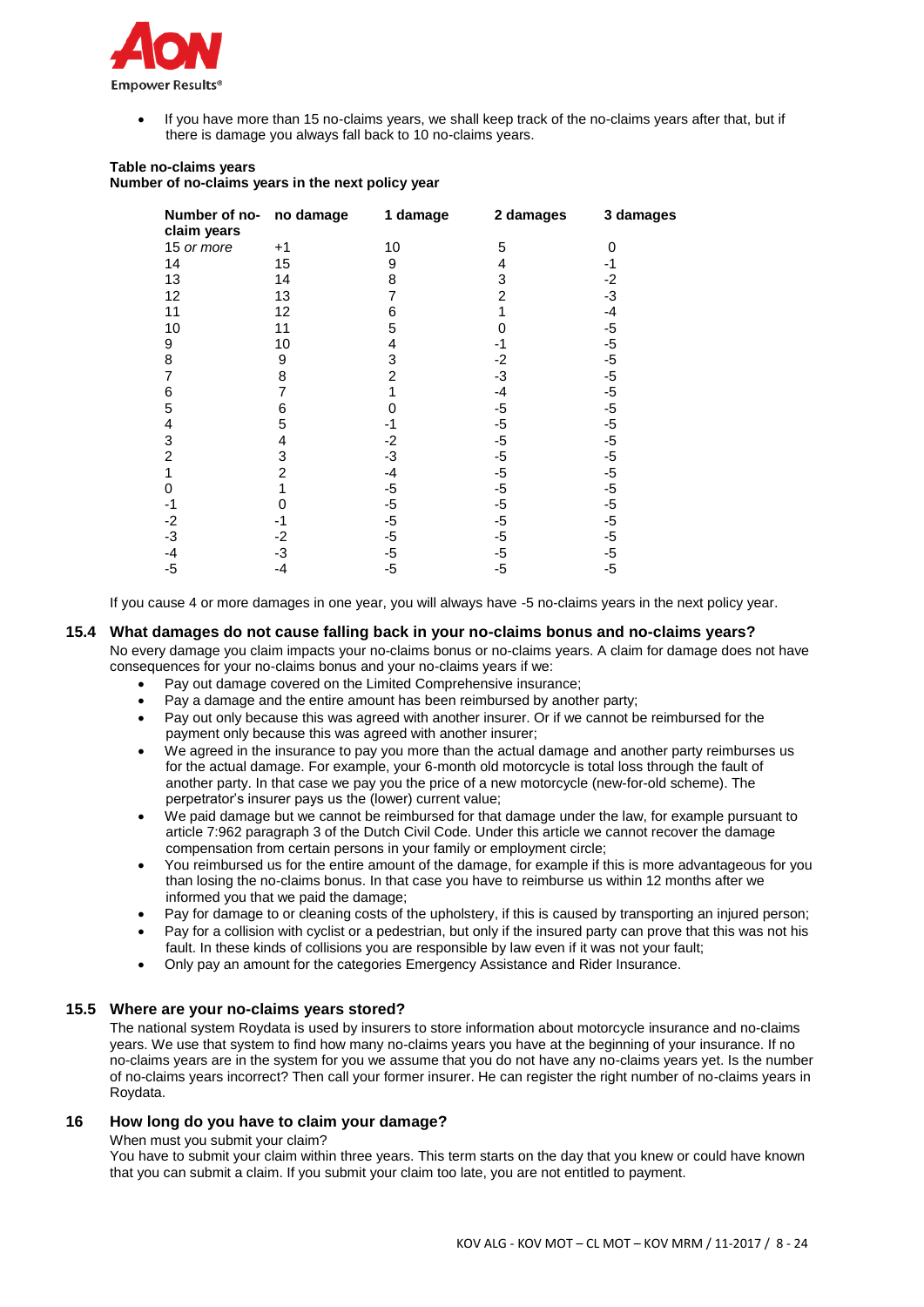

How long do you have to respond if we reject your claim?

You have to report within three years that you don't agree with our rejection. This term starts on the day after you were informed that we reject your claim. After three years your right to payment expires.

### **17 How do we handle your privacy?**

The personal data you provide to us will be used by us to process your request for information, quotes and financial products. We also use this personal data to possibly contact you on the basis of the quotation, for the establishment of the insurance and for the services provided by us. We handle your information with great care. We also request this from other parties with whom we share your information. More information about how we handle your personal data can be found in our Privacy Statement at aon.nl/privacyverklaring.

We can access and record your data at the Central Information System(CIS) in Zeist. We do this to conduct a responsible policy in the acceptance of insurance. But also to manage risks and combat fraud. See for more information www.stichtingcis.nl. That also gives the applicable CIS privacy regulations.

#### **18 Do you have a complaint about your insurance?**

If you are not satisfied with the services provided by Aon or the insurance company, you can submit your complaints and / or suggestions to the management of Aon, Admiraliteitskade 62, 3063 ED Rotterdam, Postbus 518, 3000 AM Rotterdam. You can also report the complaint via our website: www.aon.nl.

After receiving your complaint we will contact you as soon as possible but in any case within two weeks. With complaints about the service provided by the insurance company, you can of course approach the management of the insurance company directly. If desired, you can request contact details from Aon.

Experience shows that most complaints are handled satisfactorily. If, however, we are unable to find a solution, you can turn to the Klachteninstituut Financiële Dienstverlening with your complaints. PO Box 93257, 2509 AG The Hague telephone 077 333 8 999, Website www.kifid.nl.

This complaints procedure at Kifid is only open to consumers, and therefore not to companies or individuals who exercise a profession.

Aon follows the statements of the Kifid. You can also contact the civil court.

#### **19 What do we mean by...?**

#### **Trailer**

A trailer with one or more axles, but also a caravan or collapsible caravan that is linked to the motorcycle.

#### **Accessories**

Anything that is not originally part of the motorcycle but was later built in or onto the motorcycle.

#### **New-for-old value**

The price of the insured motorcycle according to model, type, version and optional items ex works, as recorded in the latest pricelist of the manufacturer/importer.

#### **Damage**

We offer coverage for two types of damage:

- Damage to persons: personal injury or physical damage, someone is hurt, falls ill or dies. This includes damage resulting from this.
- Damage to items: items belonging to others are damaged or are lost. This includes damage resulting from this.

#### **Policy year**

The period between the starting date of the insurance and 12 months after this starting date. After this period a new policy year starts.

#### **We/us**

One Underwriting B.V., part of Aon, is registered with AFM under number 12009128, has its statutory office in Amsterdam and is registered with the Dutch Chamber of Commerce under number 33109041.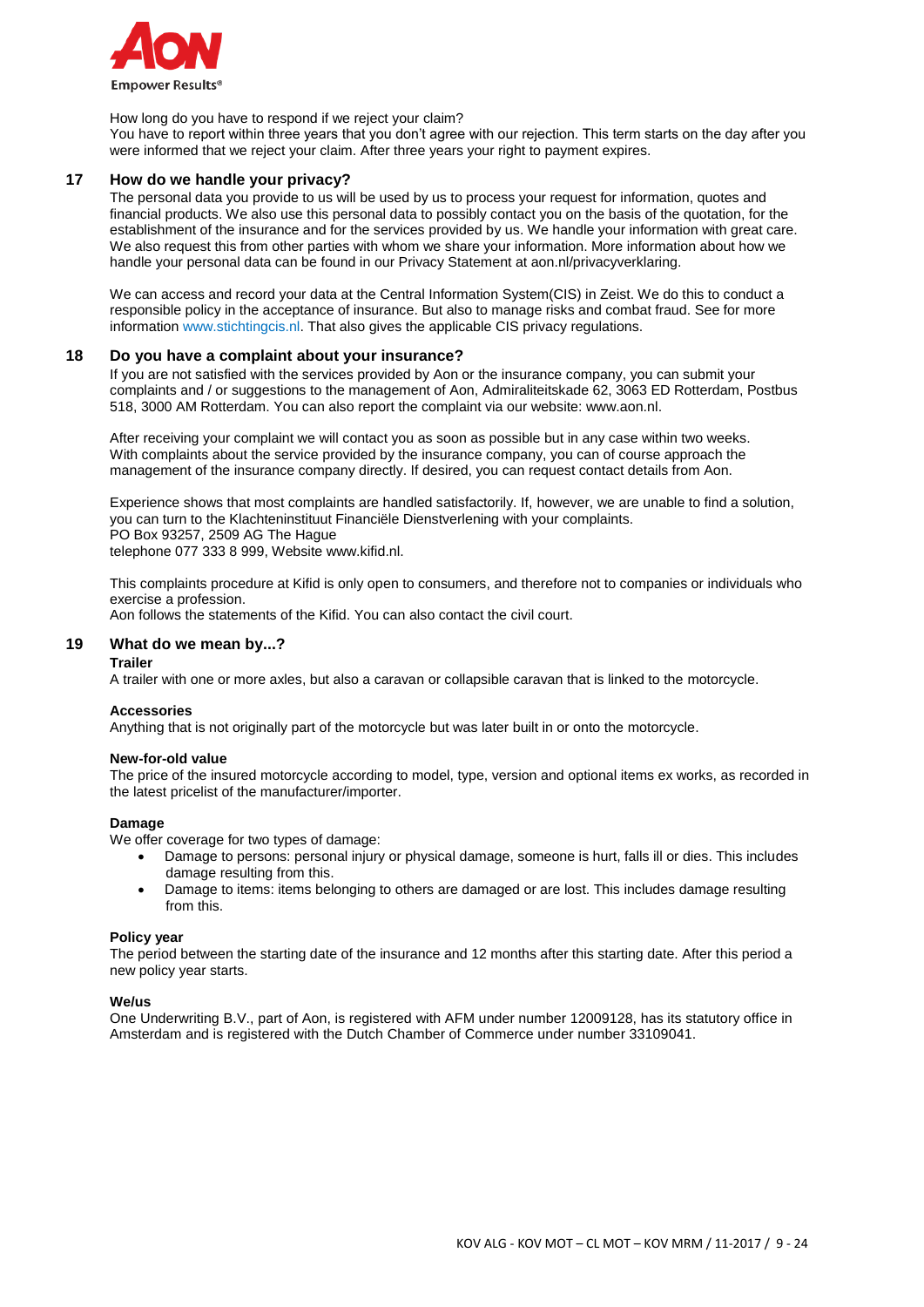

# **TERMS AND CONDITIONS MOTORCYCLE INSURANCE KOV MOT**

### **Liability**

In The Netherlands a motor vehicle has to be insured against third-party liability, also if you are not driving your motorcycle. These requirements are defined in the Motor Insurance Liability Act (WAM). With this motorcycle insurance you comply with your insurance obligation. The Motor Insurance Liability Act (WAM) also arranges that an insurance has to comply with all types of requirements. This insurance complies with the WAM requirements.

### **20 What is insured?**

- Damage you cause to other persons or items with your motorcycle;
- Damage you cause to other persons or items with the trailer, caravan or collapsible caravan coupled to your motorcycle. Also if this has been uncoupled and not yet been brought to a standstill safely outside of traffic;
- Damage to personal, private property of the passengers. But only if the motorcycle itself was also damaged by the event. Is this property covered by another insurance? In that case we only pay the amount not paid by that insurance.

### **21 What amounts are insured?**

- You are insured for the amounts on your policy schedule;
- If a higher maximum amount is mandatory, you are insured for that amount (e.g. abroad).

### **22 What is insured additionally?**

- Have you caused damage with your motorcycle to another motor vehicle that also belongs to you? And is this damage not insured elsewhere? In that case we shall pay for the damage to that motor vehicle if the damage was caused by an insured party;
- If you transport injured persons for free, we pay the resultant damage to the upholstery;
- If your motorcycle is transported by ship and the ship encounters problems causing costs to secure the ship and/or its load (this is called general average), we shall pay your part of the costs, possibly exceeding the insured amount.

#### **Deposit**

If you are in a serious accident abroad, the police can take away your driving licence or your motorcycle for their investigation. Or the police can hold you for some time to investigate whether punishment is to be imposed. The police, the courts or the government of that country can ask you to pay a temporary amount. We call that a deposit. We pay a deposit up to €50,000.- for:

- Your release;
- The return of your driving licence;
- The cancellation of the attachment of your motorcycle.

When the deposit is released you have to insured that this is returned to us immediately.

#### **Legal costs**

We shall pay the costs of legal counsel if you are held liable in legal proceedings. If this concerns criminal proceedings you have to consult with us in advance. We shall also pay these costs if these exceed the amount on your policy.

### **23 What don't we pay under the liability cover?**

Apart from the exclusions in the General Terms and Conditions you are not insured or we don't pay for damage caused:

- To the driver him/herself;
- To your own motorcycle or property;
- During loading and unloading;
- By someone who had no permission to drive the motorcycle;
- To the trailer or caravan that was uncoupled, detached or came loose accidentally;
- To the load you transport in the motorcycle. We do pay for the personal private property of the passengers if the motorcycle itself was also damaged.

### **24 How do we settle damage?**

We are obliged to pay the damage if you are liable, up to the amount covered in your insurance. We can pay the damage directly to the injured parties or settle this with them. We shall take your interests into account.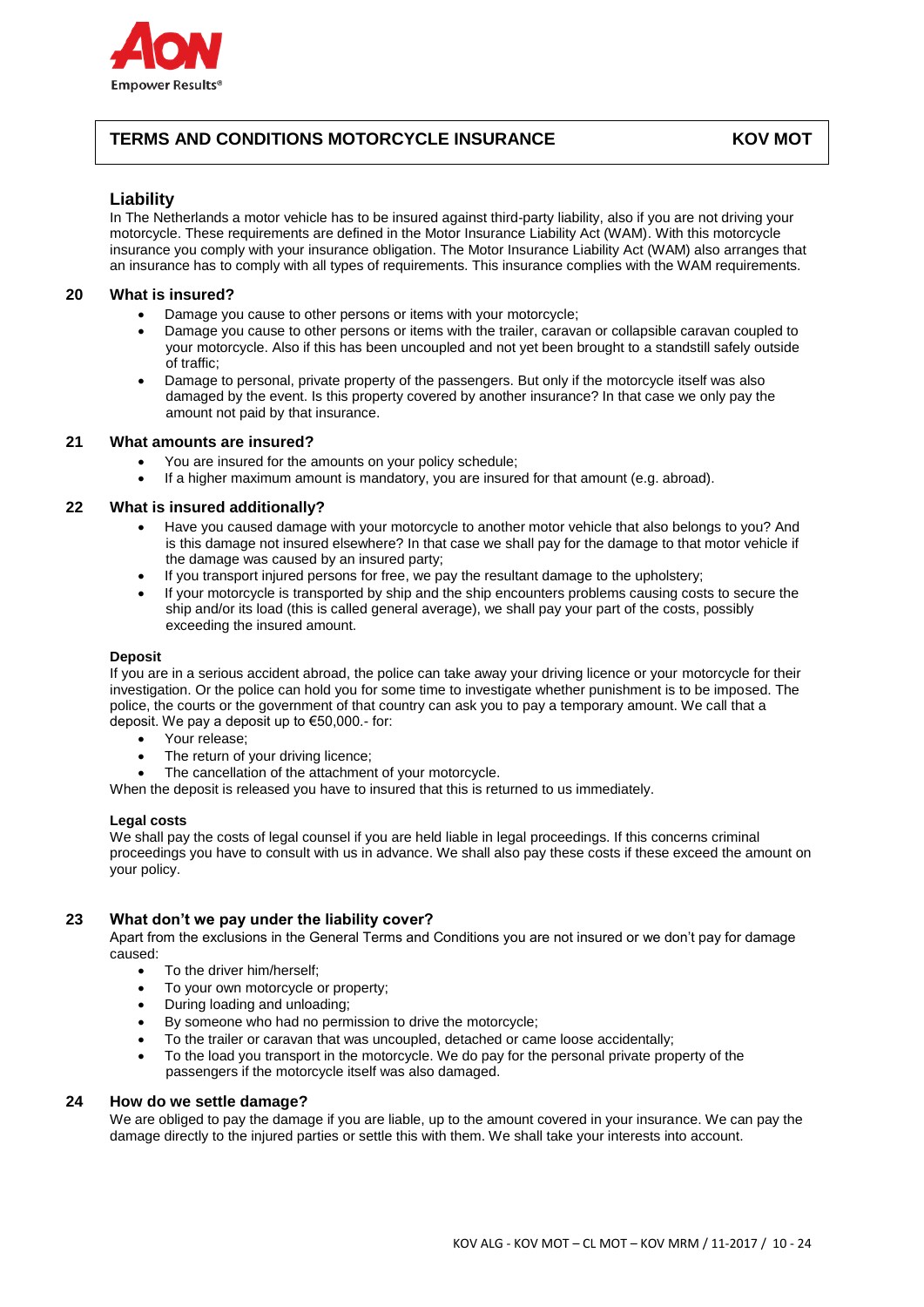

# **The Limited Comprehensive and Comprehensive Insurance**

Did you choose a Limited Comprehensive or a Comprehensive Insurance? That will be noted on your policy schedule. The following explains for what you are insured and what we do in case of damage.

### **General**

### **25 Who are insured?**

- You, the insured party who took out insurance with us;
- Your surviving dependants.

# **Limited Comprehensive Insurance**

### **26 What is insured if you chose Limited Comprehensive Insurance?**

The damage to your own motorcycle is insured if caused by:

- Fire, explosion, short-circuit. Also if this is caused by the motorcycle itself;
- Theft, break-in and joyriding or attempts for this;
- Fraud/misappropriation;
- Storm (wind force 7 or more);
- Lightning strike;
- Hail:
- Natural disasters, such as avalanche or flooding;
- Collision with birds and animals at large and possible consequential damage;
- Transport by boat, train or another means of transport by a professional transporter;
- Tackling or towing by a professional salvor;
- Riots;
- Aircrafts (for example an airplane or a hot-air balloon) or objects falling from aircrafts.

# **Comprehensive Insurance**

**27 What is insured if you chose Comprehensive Insurance?**

- All damage also covered by the Limited Comprehensive Insurance;
	- All sudden and unforeseen damage to the car except if a part of your car breaks due to an inherent defect or no longer works inherently.

#### **28 What is not covered by the insurance?**

- Anything referred to in the chapter 'What damage do we never pay for ?' (article 11) and damage excluded from third-party cover ;
- Damage to illegal accessories, such as a radar detector;
- Damage to parts that alter the power or clutch of the motorcycle (tuning);
- Gradual impact (such as wear and tear, weather influence, freezing);
- If the driver:
	- $\circ$  Was under the influence of drugs or if his driving ability was impacted by medicines;
	- o Drank more alcohol than legally permitted to drive a motor vehicle;
	- o Refuses a breathalyzer or urine or blood test or was banned from driving for a (in) definite period.
	- We shall not invoke this if you can show that this was done outside your knowledge and against your will and that you cannot be blamed for this.
- Loss occurring because your motorcycle is worth less after damage (depreciation);
- Loss occurring because you were temporarily unable to use your motorbike;
- Loss due to (attempted) theft, break-in and joyriding if:
	- Your motorcycle did not have the proper alarm system. Your policy schedule states the proper alarm system.
		- *If there is damage, on our request you have to show that your motorcycle has a functioning security system, such as by showing a VbV/SCM certificate or purchase invoice.*
	- Your motorcycle was not properly locked;
	- The keys to the motorcycle were in the motorcycle;
	- The keys to the motorcycle were stolen and you did not replace the lock as soon as possible.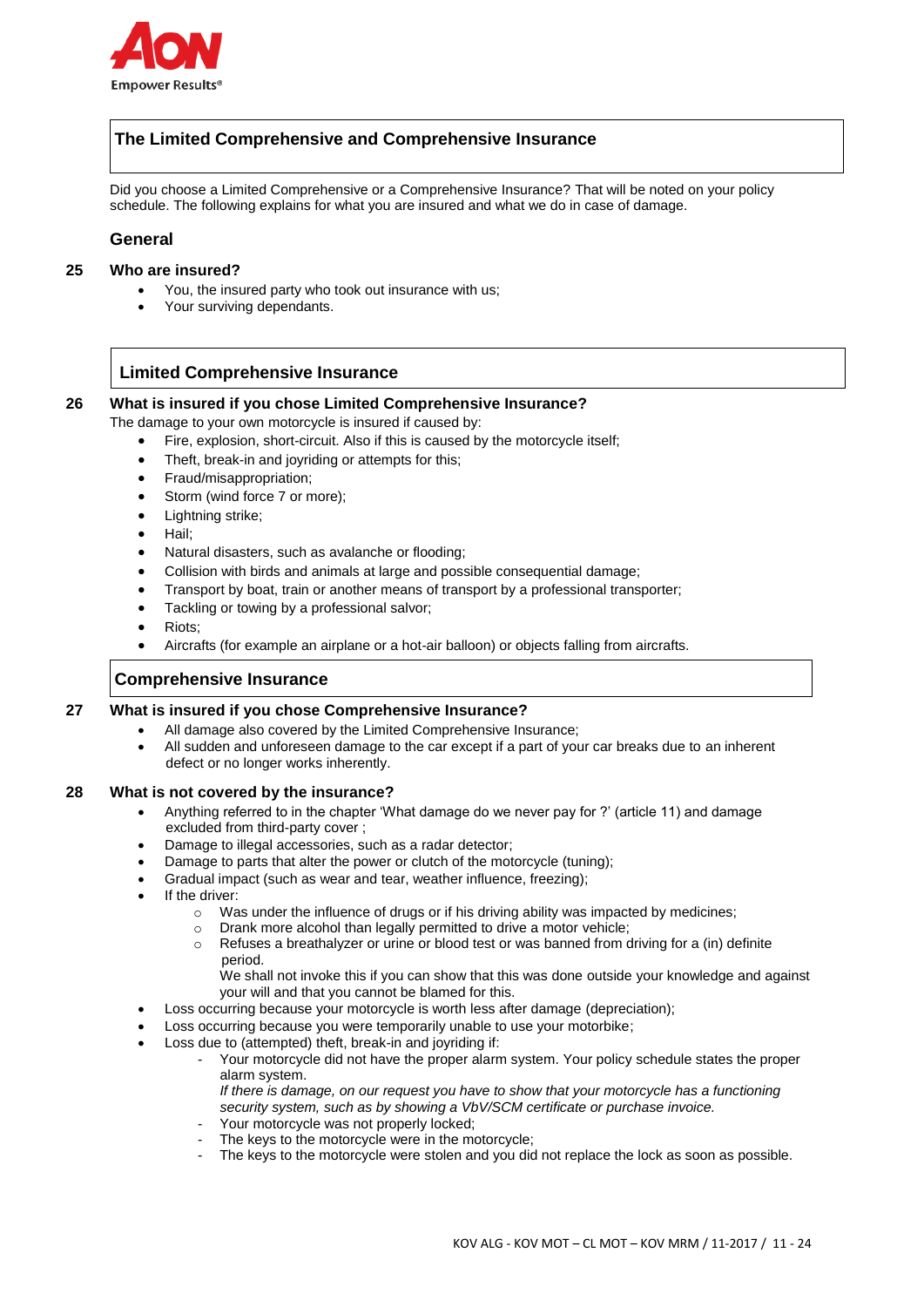

### **29 How do we handle damage to your motorcycle?**

### **29.1 How do we assess the loss?**

We can engage a loss adjuster if we think that is necessary. He will assess the damage to your motorcycle. The loss adjuster's fees are to our account.

#### **29.2 What if you don't agree with the loss assessment?**

In that case you can engage a loss adjuster. Please inform us. Loss adjusters have to abide by the Code of Conduct for Loss Adjustment Organizations. If they reach the same conclusion, this result is binding to you. If the loss adjusters cannot agree, they jointly appoint a third loss adjuster, who will make a binding loss assessment. We shall pay the fees of this third loss adjuster. We shall also pay the reasonable costs of the loss adjuster you engaged.

### **29.3 Was there previous damage?**

In assessing the loss, we can deduct unrepaired existing damage from the loss amount

### **30 What damage do we compensate and what is your excess in case of damage?**

#### **30.1 What excess applies in case of damage?**

- For your insurance there is an excess of  $\epsilon$  90.-. This is the amount you yourself have to pay in case of damage.
- Possibly we agreed another excess with you. That will be on your policy schedule.
- For drivers aged 23 or younger, there is always an additional excess of €45.-. This is added to any other excess.

### **30.2 Can the damage be repaired?**

If there is no total loss, we shall pay the repair costs after deduction of the excess.

#### **31 Is your motorcycle total loss?**

When is there total loss?

- **Technical total loss:** if the motorcycle cannot be repaired technically (e.g. in case of fire or serious deformation of the frame);
- **Economic total loss:** if the repair costs are higher than the value of the motorcycle immediately prior to the incident, minus the value of the remains after the incident;
- If the entire motorcycle was stolen or misappropriated.

#### **31.1 What schemes are there for total loss?**

In cases of total loss there are the:

- New-for-old value scheme, for motorcycles less than 36 months old;
- Current value if new-for-old scheme applies.

#### **31.2 When can you use the new-for-old value scheme?**

- The motorcycle was newly marketed in The Netherlands. So not an imported motorcycle and
- The motorcycle has Comprehensive Insurance (so not third-party insurance or Limited Comprehensive Insurance) and
- The insured amount is no more than  $\epsilon$  25,000.- and
- Your motorcycle is no older than 36 months at the time of the loss and
- The repair coast are more than 2/3 of the new-for-old value

#### **Is your motorcycle no older than 15 months?**

In that case we shall pay the new-for-old value of your motorcycle. That is the amount for which you can now buy the same or a similar motorcycle. We take into account the make, the model, the construction, the co-insured accessories and any taxes.

#### **Is your motorcycle older than 15 months but no older than 24 months?**

We first deduct 1% of the new-for-old value for each month of the age of the motorcycle. *For example: if your motorcycle is total loss and 16 months old at that time, we deduct 16% from the new-for-old value of the motorcycle.*

#### **Is your motorcycle older than 24 months but no older than 36 months?**

We deduct 1% per month for the first 24 months (so 24% in total) and for the months after that 0.5%. *For example: if your motorcycle is total loss and 30 months old at that time, we deduct 27% (24% for the first 24 months + 6 months 0.5%) from the new-for-old value of the motorcycle.*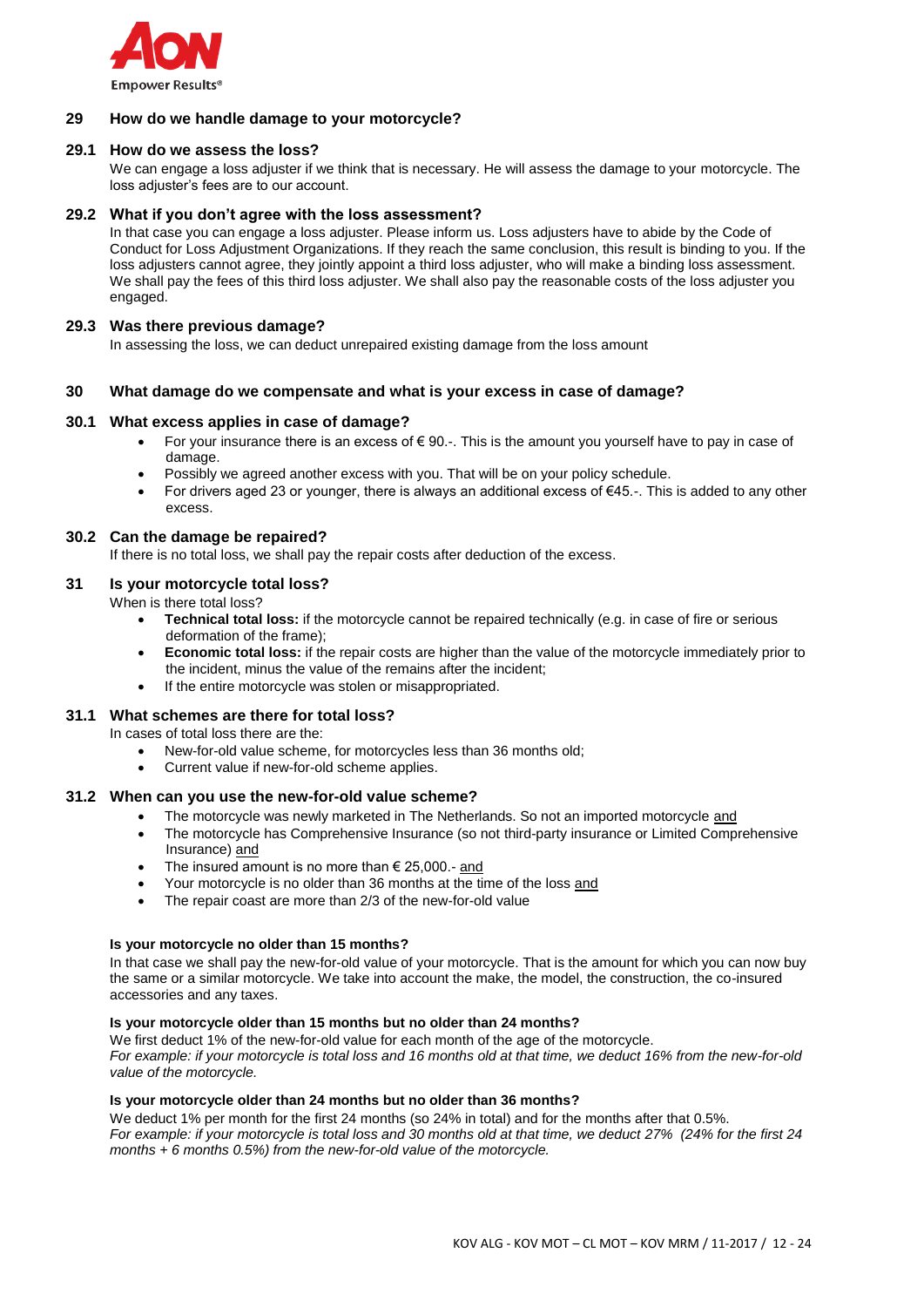

We shall deduct the value of the remains and the excess from the payment. The disassembly company shall pay you directly for the remains. You can always choose the current value if that is more advantageous for you.

### **31.3 The current value**

If the current value scheme does not apply, for example because the motorcycle is more than 36 months old or because you are not the first owner, we pay the current value for the motorcycle in case of total loss. This is the value of the motorcycle immediately prior to the damage. We shall deduct the value of the remains (which you will receive from the wholesale buyer) and the excess.

### **31.4 When do we pay in cases of total loss or theft?**

In cases of theft or misappropriation we shall wait at least 30 days after you report the loss before we pay out. In this period your motorcycle can still be found. We only pay if you have transferred the title to us, as well as proof of registration or the registration card and the ascription code and all keys.

In cases of total loss we pay out after:

- You have transferred the remains and the accessories to a party designated by us, and
- We receive the disassembly certificate and a copy of the warranty against liability.

#### **32 How are your accessories insured?**

Your accessories are insured for free up to €500. If you stated a higher amount on your application, you are insured for the amount on the policy schedule.

*By 'accessories' we mean those items not necessary for the normal operation of the motorcycle, but that form part of the standard equipment. For example a top or a side case, a tank bag, a covering sheet but also your ART lock category 4 or 5.*

### **What do we pay for electronic equipment?**

For built-in equipment that;

- Is part of the standard equipment we pay the amount required for replacement;
- Is not part of the standard equipment and is not co-insured but built in later, we pay a maximum amount of €450.-;
- For portable electronic equipment and sound recorders we pay a maximum amount of €250.- for each event and for all equipment combined.
- For separate navigation systems we pay no more than  $\epsilon$  500.- for each event.

#### **Helmet and clothing damage**

We also pay the damage to your helmet and motorcycle clothing if these were damaged in a traffic accident, also for the helmet and clothing of a passenger. We never pay more than €750.- for each event. This damage shall be paid based on current value.

#### **33 What is insured additionally?**

- For 30 days you will receive €15.- daily for every day you your motorcycle is not available in cases of total loss or theft of your motorcycle;
- Have the motorcycle keys been stolen? In that case we pay for new keys, altering the locks (also for ART locks in category 4 or 5) and recoding the immobiliser. In that case you have to have reported the theft to the police immediately. Compensation is limited to 3% of the insured (limited) comprehensive insurance;
- We pay the reasonable costs that you incurred to prevent or limit any covered damage:
- We also pay the reasonable costs of storage, security or transport to a repair company.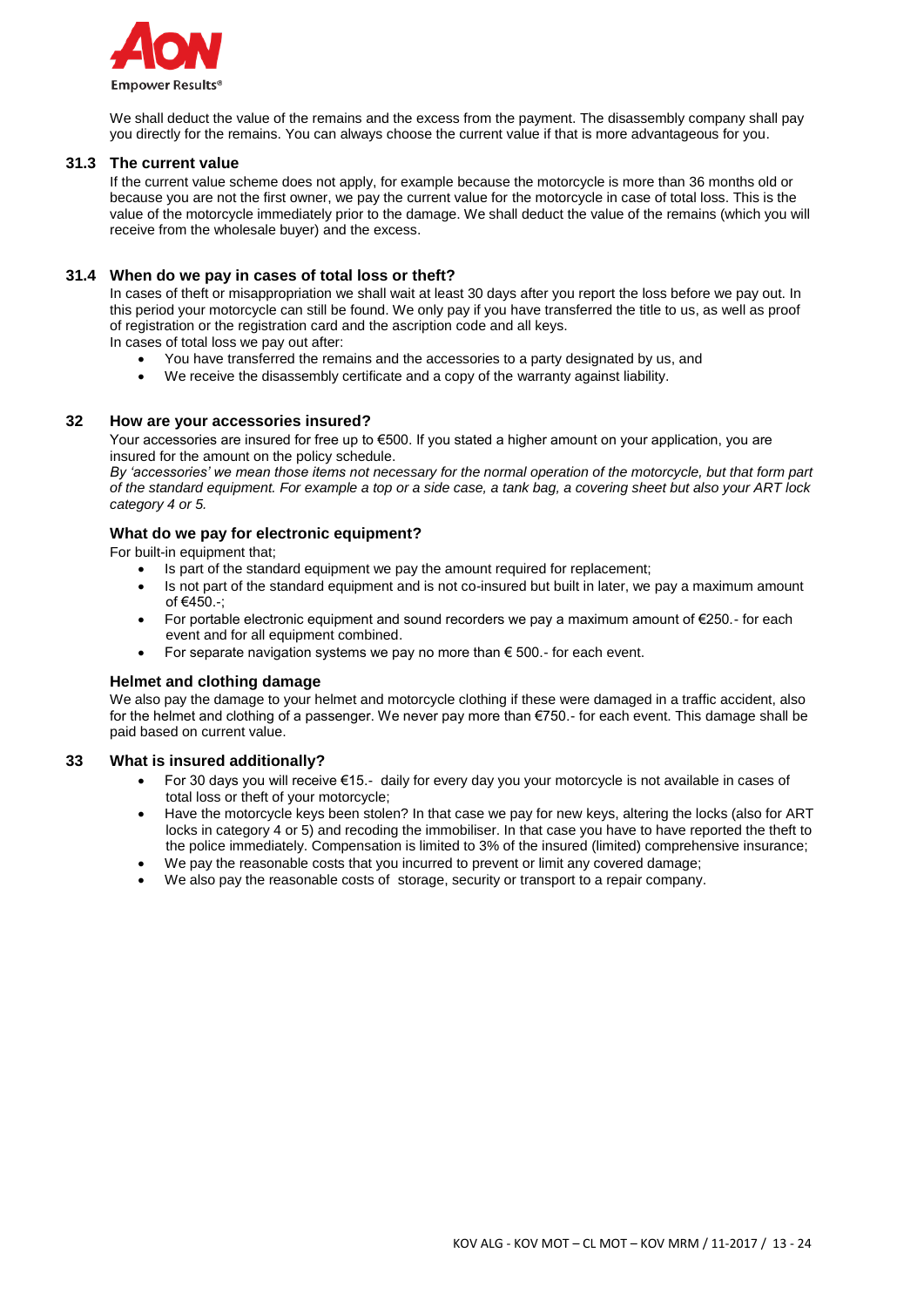

# **Emergency Assistance**

### **Please note: always arrange for assistance with the Emergency Service.**

### **1 What assistance is available if you cannot drive on after an accident?**

Are you prevented from driving on due to a traffic accident in The Netherlands? Or is your motorcycle severely damaged by fire or another cause and are you unable to continue driving? We will help you, no matter what insurance you have, so also if it's only third-party insurance.

#### **In The Netherlands**

We always ensure the transport of the driver and the passengers to an address in The Netherlands. You can choose the address. Your motorcycle will also be transported to an address in The Netherlands chosen by you.

### **Abroad**

We will ensure the transport, storage and garaging of your vehicle (also possible trailer or sidecar):

- To the nearest repair shop for repairs or damage assessment;
- To The Netherlands if the damage cannot be repaired within four workdays in such a way that it is safe for you to drive on. If the transport of the motorcycle costs more than the value of the motorcycle, we do not pay the transport costs. In that case you can leave your motorcycle abroad and we shall cover those costs. We also pay the costs of the journey back to The Netherlands for the driver and the passengers by train (2<sup>nd</sup> class ticket) and the costs of a taxi to and from the nearest station.

### **2 Additional assistance for full comprehensive insurance abroad**

You will receive this assistance if you have taken out full Comprehensive Insurance Abroad with us.

### **2.1 Do you have a breakdown (mechanical failure) abroad?**

We will ensure for you, your passengers and the vehicle, the transport, storage and garaging of your vehicle (also possible trailer or sidecar):

- To the nearest repair shop for repairs or damage assessment;
- To The Netherlands if the damage cannot be repaired within four workdays in such a way that it is safe for you to drive on.

We also ensure:

 Assistance in leaving/destroying the remains if the costs of transport to The Netherlands are higher than the costs of the wreck. We also arrange the return of the luggage when you return home.

We pay the costs:

- Of the journey back to The Netherlands for the driver and the passengers by train ( $2<sup>nd</sup>$  class ticket) and the costs of a taxi to and from the nearest station;
	- Of emergency roadside assistance to €125.- for each event.
- We assist in ordering and sending spare parts required to make your motorcycle roadworthy again.

### **2.2 Is the driver or a passenger unable to drive back to The Netherlands due to a traffic accident?**

And no other passenger can drive the motorcycle? We will ensure the transport, storage and garaging of your vehicle (also possible trailer or sidecar). We also pay the costs of the journey back to The Netherlands for the driver and the passengers by train ( $2<sup>nd</sup>$  class ticket) and the costs of a taxi to and from the nearest station.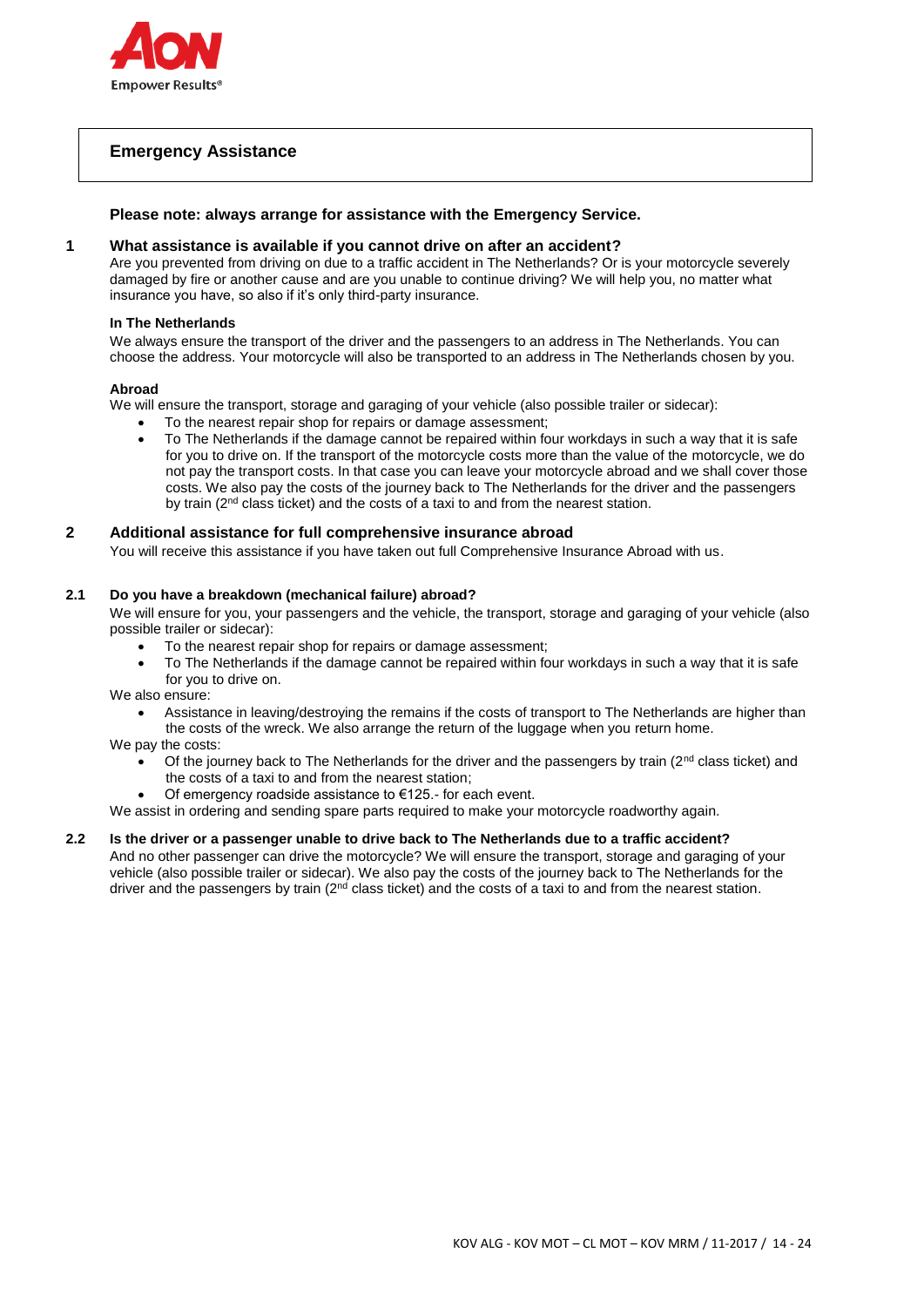

# **Rider insurance**

This coverage applies if you chose this and this is stated on the policy schedule.

### **1 What is insured?**

Damage to persons and items in/on your motorcycle due to a traffic accident. Also damage occurring when mounting or dismounting the motorcycle and on the road concerning the motorcycle, such as in case of breakdown or at a petrol station.

### **2 What do we pay?**

We pay no more than the amount you have chosen listed on your policy schedule. This is also the amount for each event for all insured parties jointly. Are more insured parties entitled to payment? And does the total amount of all claims exceed the insured amount? In that case we pay each insured party an amount in proportion to the maximum insured amount.

### **3 Is this damage also covered by the third- party insurance?**

In that case we shall handle the damage under the third-party insurance.

### **4 What is not insured?**

- If an exclusion to the motorcycle insurance applied;
- Damage to the motorcycle itself and the connected trailer;
- Damage insured by another insurance;
- If the driver:
	- o While driving was under the influence of drugs or if his driving ability was impacted by medicines;
	- o Drank more alcohol than legally permitted to drive a motor vehicle;
	- $\circ$  Refused a breathalyzer or urine or blood test or was banned from driving for a (in) definite period.

We shall not invoke this if you can show that this was done outside your knowledge and against your will and that you cannot be blamed for this.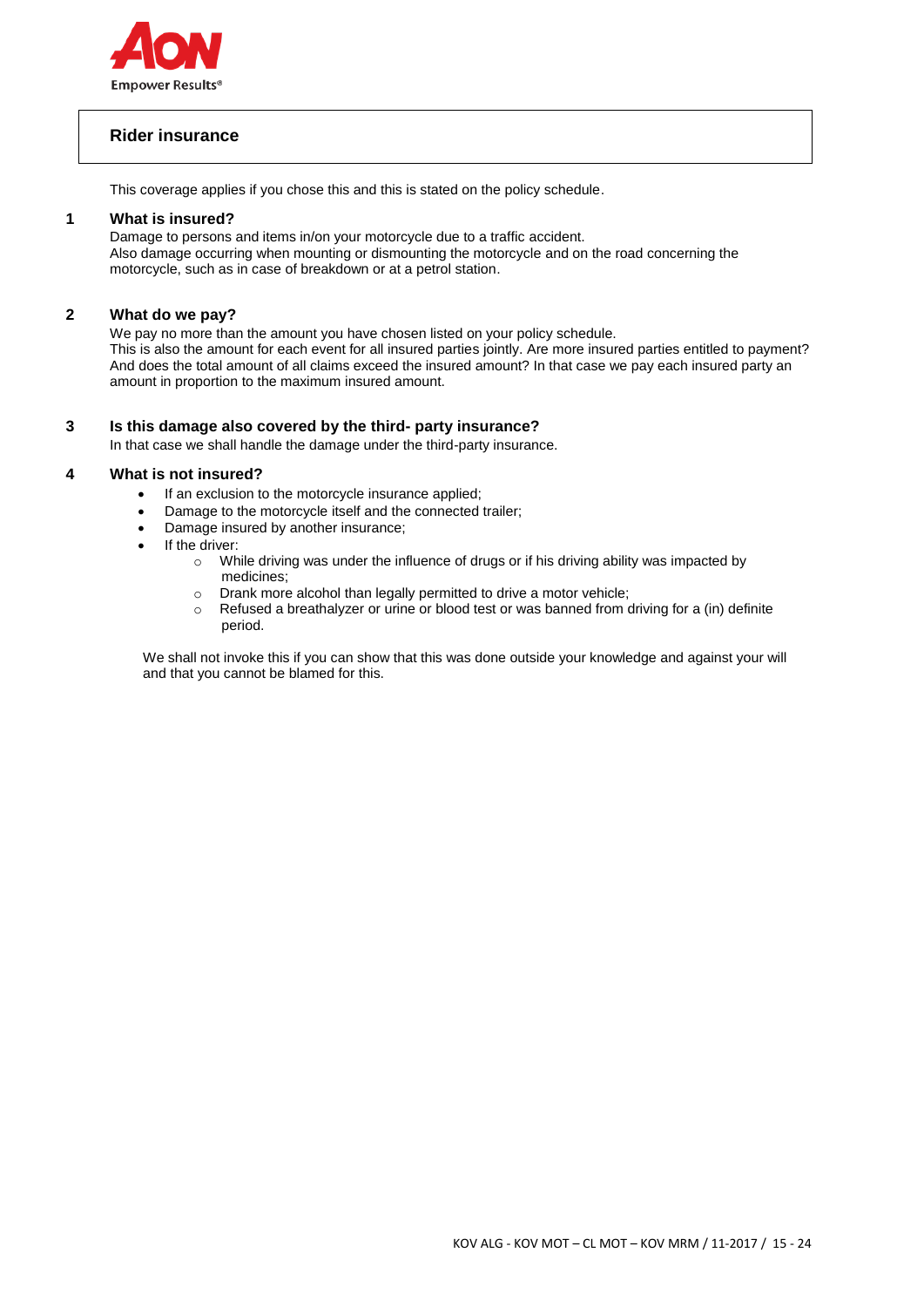

# **Clause sheet Motorcycle Insurance CL MOT**

**Your terms and conditions state the insurance rules. These rules are altered or supplemented by clauses. The rules in these clauses always take priority over the rules in the terms and conditions.**

Your policy schedule informs you whether a clause applies to you. In the following the text of the clauses.

### **P009 Alcohol**

We do not insure the driver (on the policy schedule) for damage caused while he was driving under the influence of alcohol, drugs, medicine, or if the driver refuses a urine test or breathalyzer or was banned from driving from an (in) definite period.

### **MP010 Night clause**

You or the driver have to safely garage the vehicle at night, between 10 PM and 8 AM. In any case if the insured vehicle is within a radius of 1 km from the residential address. The vehicle then has to be in a garage or space that is properly locked and not publicly accessible. We only pay for damage to the vehicle by break-in or theft if there is damage caused by forcible entry.

#### **MP011**

We do not pay for damage caused by theft or joyriding. We do pay if you have ;

- locked your motorcycle with an ART lock category 4 or 5; and
- have secured your motorcycle with a built-in and turned on VbV-SCM certified theft protection system.

You have to show us the purchase invoice of the locks and the original keys of the ART lock and the purchase or maintenance invoice of the theft protection system.

#### **MP015 Excess theft/break-in**

This excess is for damage caused by theft, misappropriation, break-in or joyriding to the vehicle or parts of the vehicle, also if the perpetrators did not succeed in taking the vehicle.

### **MP020 Exclusion theft coverage**

We do not pay for damage caused by theft, misappropriation, break-in or joyriding to the vehicle or parts of the vehicle, also if the perpetrators did not succeed in taking the vehicle .

#### **MP021 Age of the driver**

We do not pay if the driver is younger than 24. If we do have to pay damage, e.g. under the law, we shall recover all damage from you.

We shall not invoke this if you can show that this was done outside your knowledge and against your will and that you cannot be blamed for this.

### **MP027 Financing/lease**

If your vehicle is financed or leased, we shall pay the financer or the lease company in case of total loss. We shall pay you if you have a letter from the financer or lease company stating that the payment can be made to you. We shall pay you or the repair shop if the vehicle has damage that can be repaired.

If you do not pay the premium, or if the insurance is terminated or you make changes, we shall inform the financer or the lease company.

### **MP040 Theft protection Motorcycle (including anchoring)**

**1.** We only pay for damage by theft or joyriding if at the time of the event the motorcycle;

- is locked with a certified ART lock category 4 or 5; and
- Is secured with a built-in and turned on VbV-SCM certified theft protection system, the system is built in and maintained by a VbV-SCM certified company and is checked and maintained according to the VbV-SCM certified rules. On our request you have the certificates and maintenance invoices

**2.** You or the driver have to garage the motorcycle safely during the night, from 10 PM to 8 AM. In any case if the motorcycle is within a 2-kilometer radius from the residential home. In that case the motorcycle has to be garaged in a garage or space that is properly locked and not accessible to the public. The motorcycle also has to be anchored to a ground pole or wall anchor with an ART 4-5 certified lock. We only pay for damage due to break-in or theft of the motorcycle if there is damage caused by forcible entry.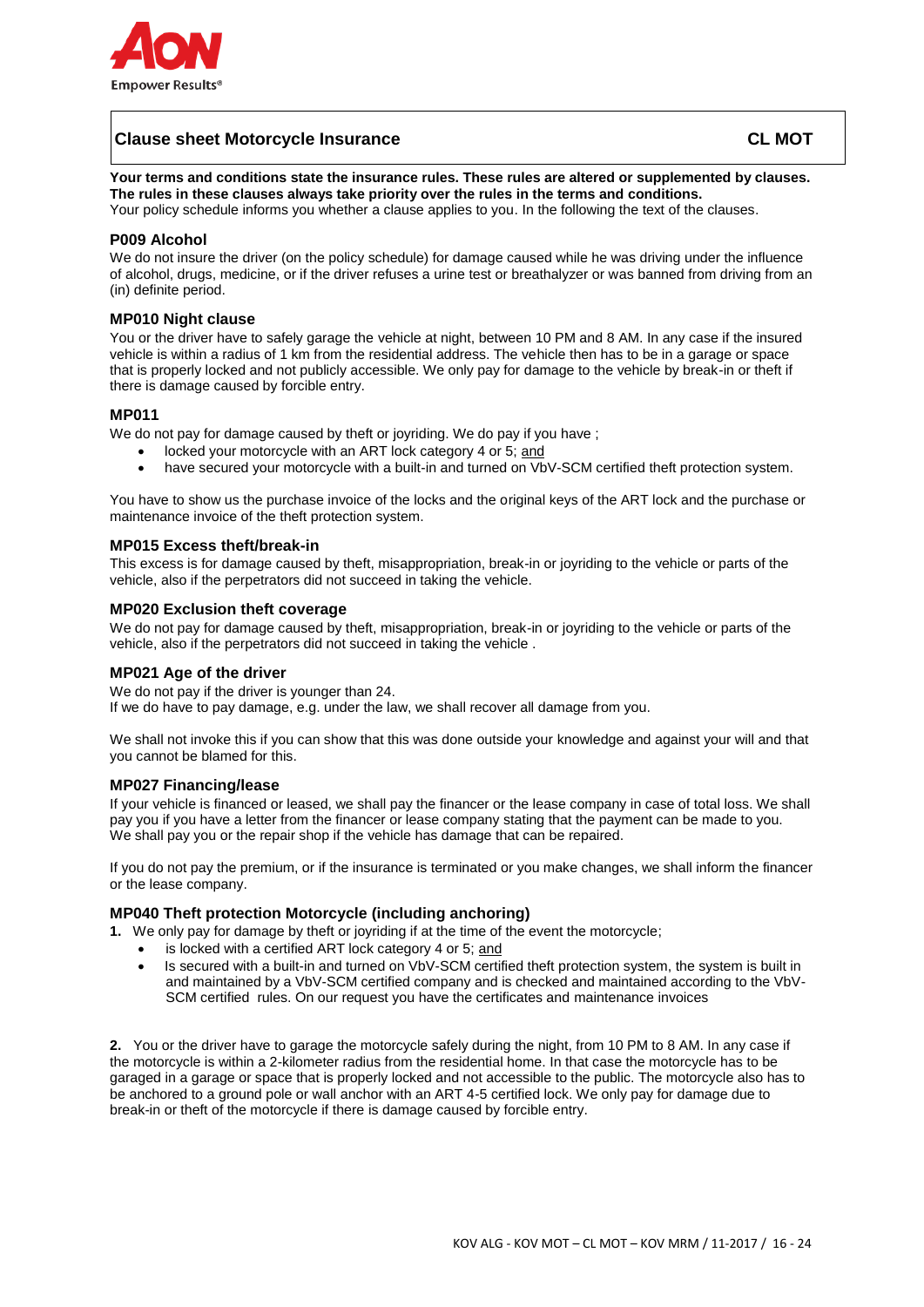

### **MP076 2nd family car**

You received additional discount due to the 2<sup>nd</sup> Family Car Scheme. You do not have a discount if the 2<sup>nd</sup> Family Car Scheme no longer applies, e.g. if you no longer have the 1<sup>st</sup> car insured with us.

## **MP083 Theft protection Motorcycle with ART lock**

We do not pay for damage caused by theft or joyriding. We do pay if you have locked your motorcycle with an ART lock category 4 or 5. You have to show us the purchase invoice of the locks and the original keys of the ART lock.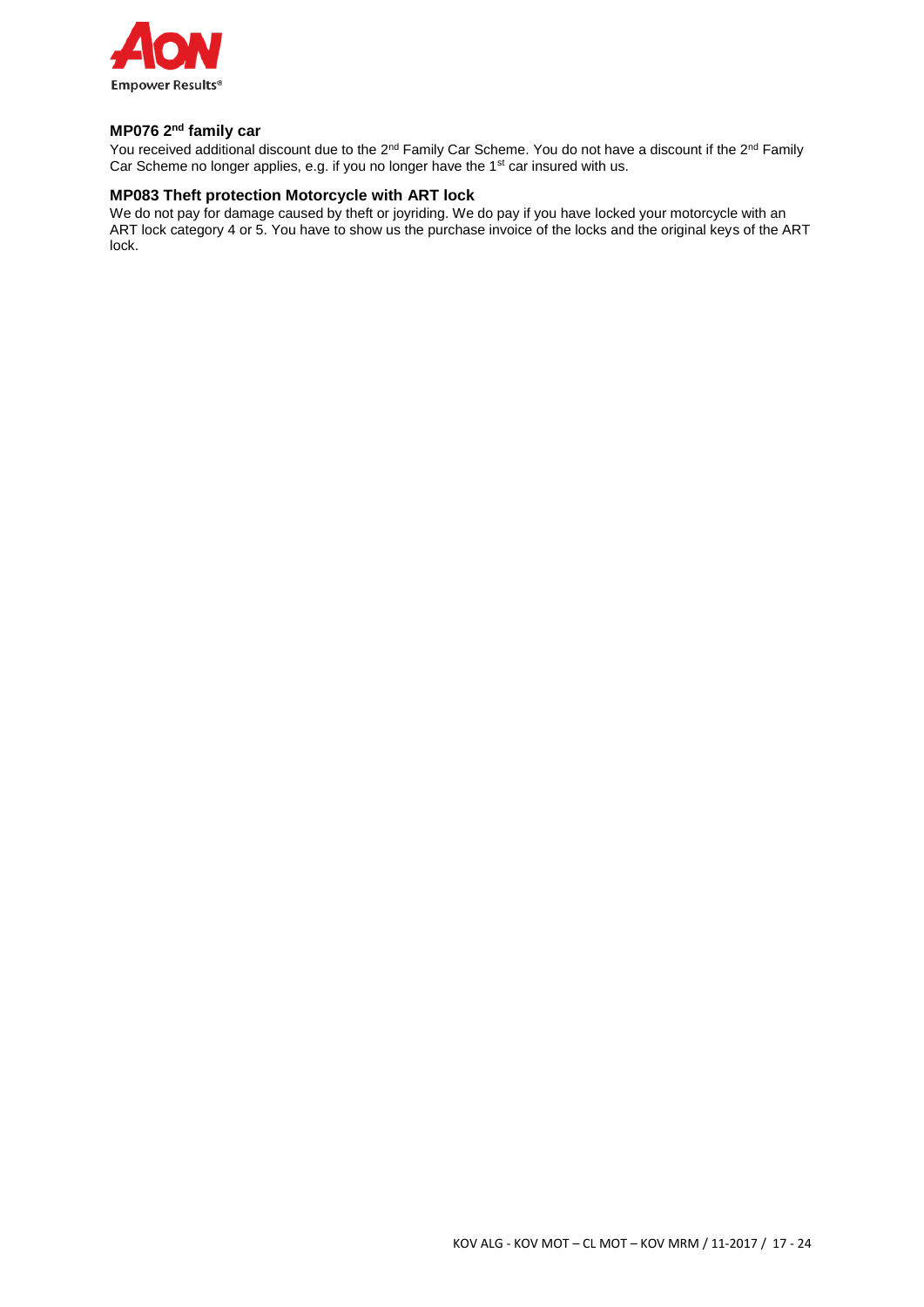

# **TERMS AND CONDITIONS LEGAL ASSISTANCE MOTOR VEHICLES KOV MRM**

#### **1 General**

1.1 Information

- 1.2 What terms and conditions apply?
- 1.3 What do we mean by...?

#### **2 Insurance**

- 2.1 Who is insured?<br>2.2 When are you in
- 2.2 When are you insured?<br>2.3 Where are you insured?
- 2.3 Where are you insured?<br>2.4 What is the minimum am
- 2.4 What is the minimum amount?<br>2.5 Event within the insurance term
- Event within the insurance term
- 2.6 What do you do if you think you require legal assistance when applying for insurance?<br>2.7 Mot vet a dispute but you need advice?
- 2.7 Not yet a dispute but you need advice?<br>2.8 Which costs are insured?
- Which costs are insured?
- 2.9 Which costs are also compensated?
- 2.10 What is not insured?<br>2.11 In which cases do vo
- In which cases do you not receive legal assistance?

### **3 Legal assistance**

- 3.1 What does the insurer expect from you if you are involved in a dispute?
- 3.2 What can you expect from your insurer?
- 3.3 Reasonable chance of success
- 3.4 Proportion between interest and costs
- 3.5 Handling your case

#### **4 Other items**

- 4.1 What if you don't agree with how your dispute is handled?
- 4.2 What happens if the counterparty also has assistance from the insurer?
- 4.3 What happens in cases of partial coverage or if there are more interested parties?
- 4.4 A foreign government demands a deposit from you
- 4.5 Adapting the premium and the terms and conditions<br>4.6 Do you think a mistake was made in handling your d
- Do you think a mistake was made in handling your dispute?

### **1 General**

#### **1.1 Information**

### **1.1.1 Do you want legal advice or submit a request for legal assistance?**

Do you have a dispute? Please contact the legal advice desk of you legal expenses insurer as soon as possible.

Immediately send the documents relating to the dispute. If you report the dispute on the website, scan in the documents and enclose these as appendix. Always give your policy number.

#### **1.1.2 You always get assistance, even if a dispute is not insured!**

The legal advice desk always gives free advice or assistance to solve your problem yourself, even if the dispute is not insured. Do you prefer someone handling the case who communicates and acts on your behalf (inside or outside legal action)? You can then transfer your case to the insurer for very competitive rates.

#### **1.2 What terms and conditions apply?**

The basis for your insurance are the Special Terms and Conditions, the clauses on your policy schedule and the General Terms and Conditions..

#### **1.3 What do we mean by...?**

#### **Legal advice desk**

The general intake and advice desk that provides (preventive) legal advice and supports you in reporting your dispute and possibly offers further legal support.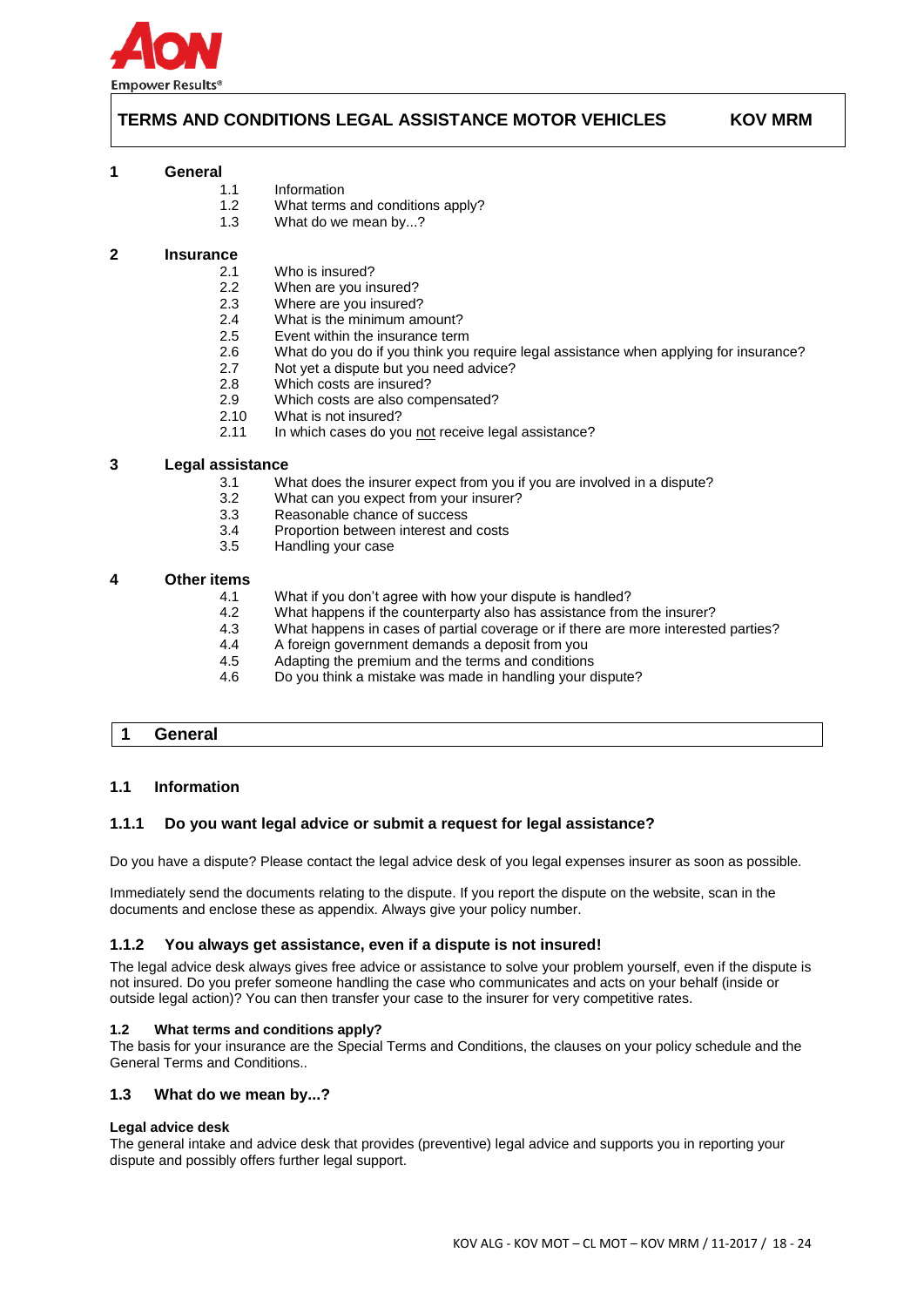

#### **Motor vehicle**

- a. The vehicle on your policy schedule including the parts and tools belonging to the standard equipment;
- b. The thereto attached caravan or trailer;
- c. A replacement or equivalent motor vehicle that you use if the insured motor vehicle is not available due to repairs, revision or maintenance.

### **Legal assistance**

Your legal expenses insurer offers legal assistance. This assistance is provided by the legal specialists employed by the legal expenses insurer.

Your legal specialist:

- a. Advises you about your legal position and your legal possibilities;
- b. Acts for you and on your behalf and assists you if you have a dispute with another party. He also defends you against claims by this party;
- c. Drafts an application or an objection if the case goes to court. And then defends the application or objection in court;
- d. Engages a lawyer on your behalf if you need him to support you in court;
- e. Pays the costs of the legal assistance or advances these costs;
- f. Ensures that the counterparty complies with the court rulings in this case.

### **(Legal expenses) Insurer**

The insurer on your policy schedule who is charged with the execution: granting legal assistance and paying the expenses. In these conditions both the terms 'legal expenses insurer' and 'insurer' are used.

### **Insured parties**

- a. You, the policyholder;
- b. The authorized driver or passenger of the insured motor vehicle;
- The surviving dependants of the aforementioned persons. But only those surviving dependants for which you have a duty of support. They will receive legal assistance if the decease is connected to an insured event, but only for claims for providing the cost of living.

The co-insured persons have the same rights and obligations as you do under this legal assistance insurance.

### **2 Insurance**

# **2.1 Who is insured?**

The insured parties.

In these terms and conditions all insured parties are addressed as 'you'.

### **2.2 When are you insured?**

You are insured if you :

- a. Participate in traffic with the insured motor vehicle;
- b. Are involved, as the owner of the insured motor vehicle, in a dispute concerning, for example, the purchase and sale, insurance or repairs of your motor vehicle.

### **2.3 Where are you insured?**

- a. You are insured in the whole world for:
	- Recovering a loss;
	- Criminal cases.
- b. In all countries in which the International Motor Vehicle Certificate (the green card) applies, you are insured for:
	- Disputes about repairing and towing the insured vehicle;
	- Disputes from the transport agreement.
- c. In all other cases the territorial scope of the insurance is Europe.

You are insured if your case can be submitted to a court of one of the countries of the territorial scope and the law of that country applies.

### **2.4 What is the minimal interest?**

If you have a dispute about a contract you concluded with another party, you will only receive legal assistance if your interest is at least € 175.-.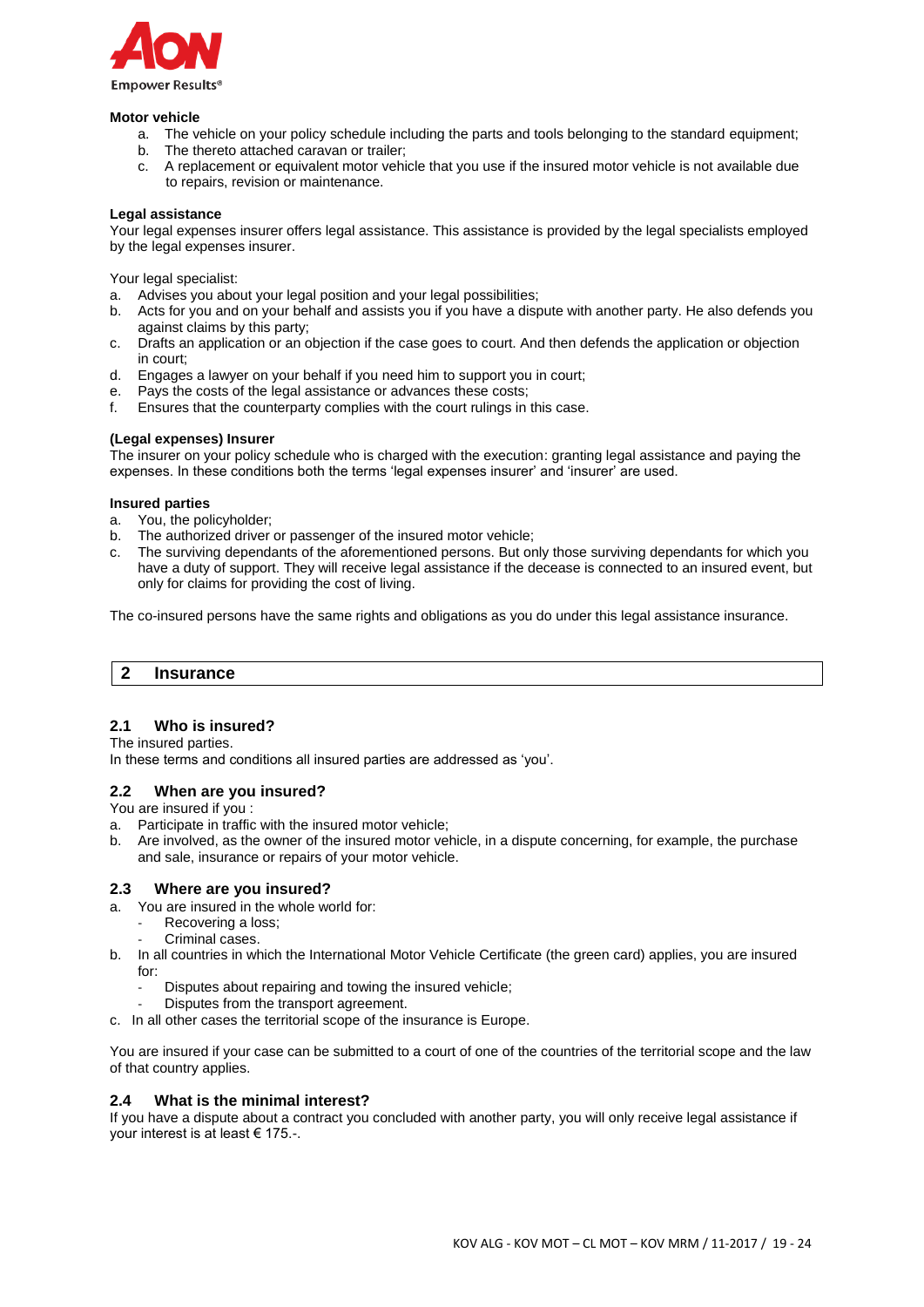

### **2.5 Event within the insurance term**

You will receive legal assistance if you are insured at the time that the dispute started. The facts that led directly to this dispute also have had to occur within the insurance term. You have to submit your request for assistance during the insurance term.

### **2.6 What do you do if you think you require legal assistance when applying for insurance?**

You will only receive assistance if, at the time that you took out the insurance, you did not know (or could have known) that you would require legal assistance. In cases of doubt you have to show that you did not know (or could not have known) this.

### **2.7 Not yet a dispute but you need advice?**

Do you think you will be in a dispute for which you require legal assistance? And does this concern something covered by the insurance? You can ask the insurer for advice by telephone.

### **2.8 Which costs are insured?**

### **2.8.1 Internal costs**

The costs for the legal assistance by experts employed by the insurer are internal costs. These are integrally paid by the insurer, also if the insurer's experts assist you in legal or administrative proceedings.

### **2.8.2 External costs**

The insurer also pays additional costs considered necessary by the insurer for the legal assistance in your dispute. These are external costs. The costs have to be reasonable and necessary and the insurer never pays more than the following maximum amounts.

The external costs are paid as follows:

- a. Unlimited, within Europe or one of the non-European countries on the Mediterranean, if this concerns:
	- Recovering damage occurring in traffic;
	- Criminal cases.
- To no more than  $\epsilon$  10,000.- if the event took place outside Europe or one of the non-European countries on the Mediterranean;
- c. To no more than  $\epsilon$  60,000.- for all other events within Europe or one of the non-European countries on the Mediterranean.

### **2.8.3 Legal or administrative proceedings**

For some proceedings there is maximum compensation for each proceeding, as part of the external cost maximum. This concerns legal or administrative proceedings for which there is no mandatory legal representation and for which an external legal assistance provider was engaged on your request.

The insurer pays, as part of the external cost maximum, the handling costs (fee, including office and other expenses) by this external legal assistance provider in these proceedings to no more than € 5,000.- for each proceeding.

This amount is excluding VAT. If you cannot set off VAT, the insurer also pays the VAT over no more than this amount.

Your excess is €250.-. This does not apply if you are required, under the legislation and regulations, to engage a lawyer (mandatory legal representation).

### **2.9 Which other costs are paid?**

Other costs paid by the insurer are:

- a. Court fees;
- b. Fee of a professional and independent mediator who was engaged by the insurer for you. Only your part of the fee is paid, not the part of the counterparty;
- c. Fees of external experts engaged by the insurer to provide evidence or determine the cause or the amount of the loss;
- d. Costs of witnesses and experts called by the court, but only if the court allocated these costs to you;
- e. Legal expenses of the counterparty, if the court has ordered you to pay this;
- f. Your travelling and accommodation expenses if these are necessary, in the opinion of the insurer, in a dispute in which you are assisted by the insurer and you have to appear in a foreign court;
- g. Costs of court bailiffs;
- h. Costs incurred by you to execute a court ruling (to no later than five years after the ruling).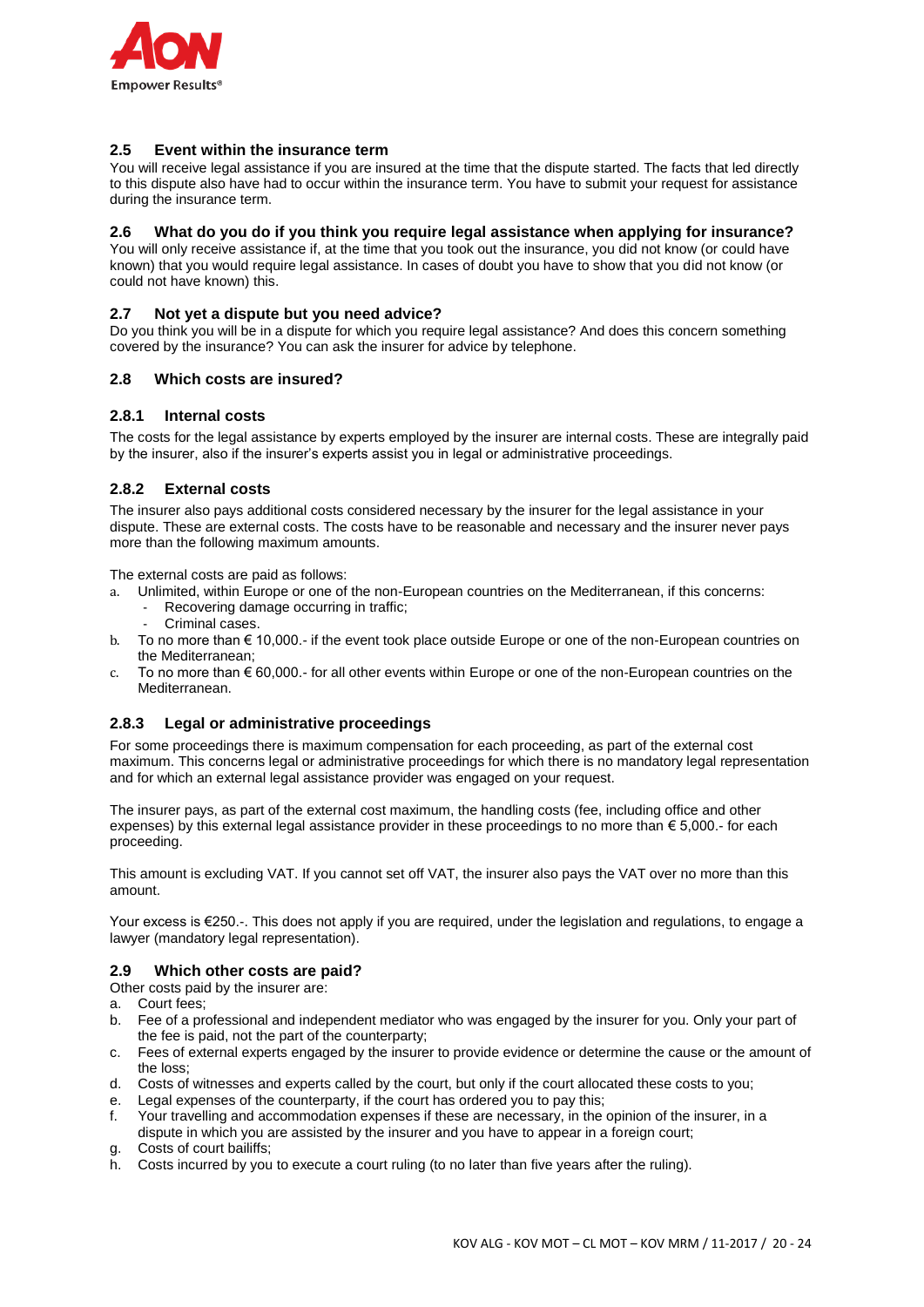

Did another party cause damage to you? And is it likely that he or she is unlikely to be able to compensate the damage for at least three years? In such a case the insurer will compensated a maximum of € 12,500.-. In such a case it has to be established that you are entitled to this compensation and cannot be compensated for the damage in any other way.

## **2.10 What is not insured?**

The following costs are to your own account:

- a. Costs incurred by the counterparty to recover a claim from you;
- b. Costs that can be compensated in another way. The Legal Aid Act is not included in this assessment;
- c. The VAT, if you can set this off;
- d. A fine, monetary or other penalty imposed on you;
- e. The external costs exceeding the maximum amount.

### **2.11 In which cases do you not receive legal assistance?**

- a. If you report the dispute at such a late date that handling the case has become notably more difficult or expensive for the insurer. The insurer can also cease the assistance if you prejudice this in any other way, for instance by providing intentionally false or incomplete information;
- b. If you have instructed another party to handle the case without the approval of the insurer;
- c. If you are involved in a criminal case in which you intentionally broke the law or in which you are accused of intentionally committing a crime. If it is shown at the conclusion of the criminal case that you did not act intentionally or consciously, the insurer shall then pay the costs incurred by you in that criminal case to no more than the cost maximum. These costs have to be necessary and reasonable;
- d. If you have been driving a vehicle without a licence. This exclusion does not apply in a criminal case if the prosecution does not concern driving without a licence or if you did not know or could not have known that the driver did not have a licence;
- e. In a dispute about the purchase of second-hand motor vehicles without a BOVAG guarantee or a guarantee by an official dealer;
- f. If a vehicle is operated for a business for example by leasing the vehicle or using it as a taxi or driving school vehicle;
- g. You intentionally caused damage and the requirement for legal assistance is an intended or predictable consequence of your actions or negligence;
- h. If this concerns a dispute in which you were originally not a party, but now are, for example if the dispute is transferred to you, or by deposit, recovery or inheritance;
- i. If there is a dispute between you and the insurer about the interpretation and/or execution of this legal assistance agreement.

# **3 Legal assistance**

# **3.1 What does the insurer expect from you if you are involved in a dispute?**

Do you need legal assistance and do you want to use your insurance? Then you have to contact the insurer as soon as possible. This enables the insurer to help you in the best way and also prevents the dispute from becoming larger or more complicated.

You also have to enable the insurer to try and resolve the dispute with the counterparty without entering into proceedings and attempt to reach an amicable settlement. You have to cooperate with this in all reasonableness.

Also, the insurer expects you to properly cooperate with your legal specialist and/or the external expert who has been engaged and who is working on your case. This means that you:

- a. Clearly describe the dispute and state what you want to achieve;
- b. Provide all the relevant information and documents. You have to provide correct information;
- c. Give permission that the insurer can receive information about your case from an external expert (such as lawyers and doctors) or can inspect this information;
- d. Show the scope of the dispute and your (financial) interest in the case, if the insurer requests this. This can be done with a report by the external expert. This report should state who caused the dispute, what occasioned the dispute and what the financial consequences are for you. Does the report clearly show that you are involved in a dispute? Then the insurer shall pay the reasonable costs of the external expert you engaged. Does the report not show this? Then you have to pay the costs yourself;
- e. Cooperate in a request to act as a civil party in a criminal case;
- f. Cooperate to recover the costs of legal assistance from another party;
- g. Act correctly towards the counterparty, the insurer's employees and other persons engaged by the insurer;
- h. Do nothing that can have a negative effect on the legal assistance or the interests of the insurer. For example you cannot take any actions that would unnecessarily increase the efforts or the costs of the insurer in your dispute.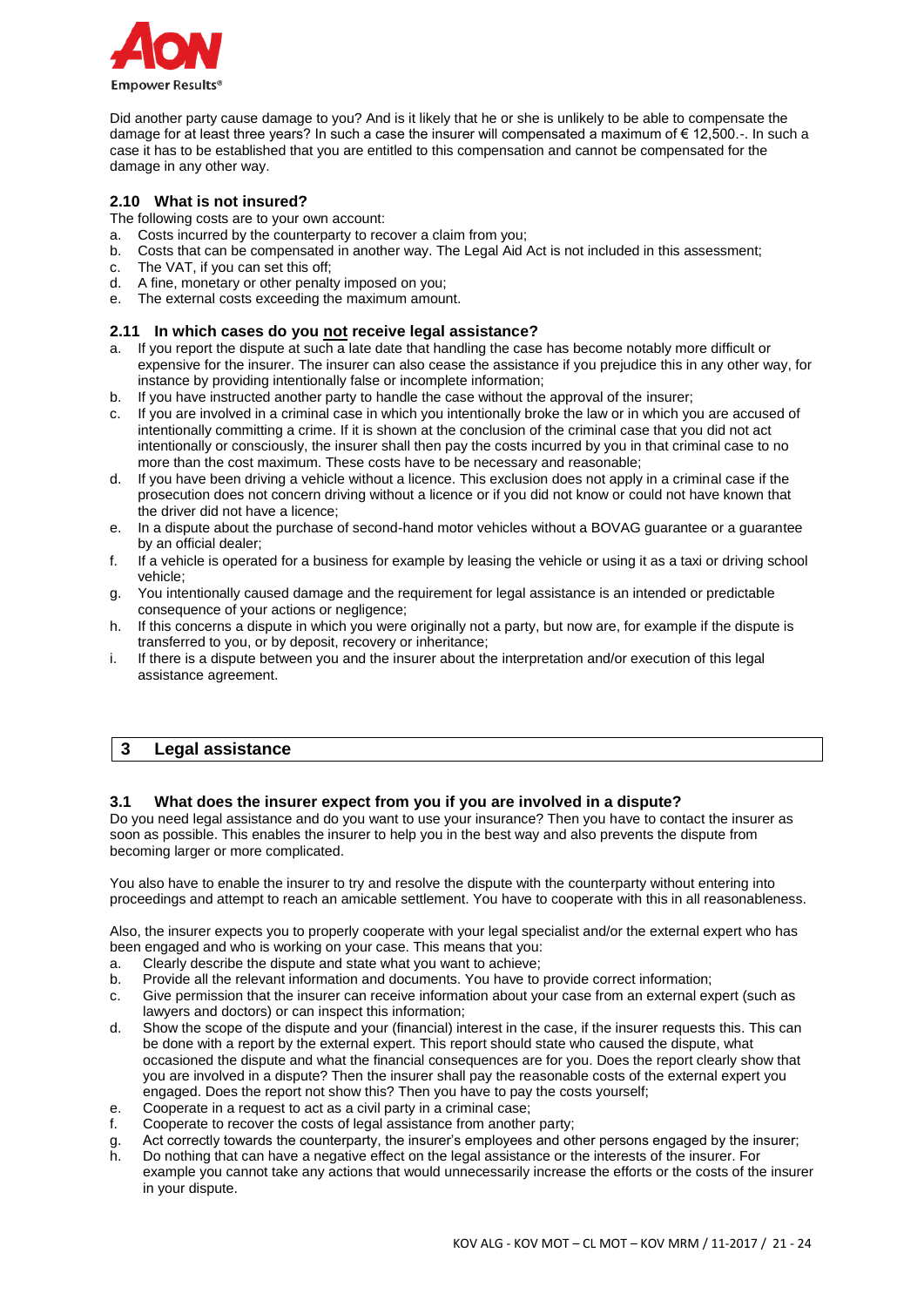

### **3.2 What can you expect from the insurer?**

- a. The legal specialists provide expert legal assistance;
- b. The legal specialists abide by the Code of Conduct for Legal Assistance of the insurer;
- c. The insurer is a member of the Dutch Association of Insurers and abides by the Code of Conduct for Incurare:
- d. The insurer also abides by the Quality Code of the Dutch Association of Insurers;
- e. The insurer deals with the case proactively and as soon as possible for you.

### **3.3 Reasonable chance of success**

Is it the opinion of the insurer that there is no reasonable chance anymore that the case will be successful for you? Then the insurer can cease the assistance.

### **3.4 Proportion interest and costs**

The insurer can also pay you a certain amount instead of providing assistance. The insurer shall only do this if the costs of the assistance would be higher than the amount you can acquire from the counterparty. In that case the insurer pays the amount you would have received from the counterparty.

### **3.5 Handling your case**

### **3.5.1 Handling by an expert**

The starting point is that one of the expert staff members of the insurer provides the legal assistance. This staff member shall act on your behalf towards the persons and organizations involved and negotiates with the counterparty for you. If necessary he will institute legal proceedings. It is important for the insurer that he can assess and handle your case himself as soon as possible.

### **3.5.2 Engaging external experts**

If necessary in the opinion of the insurer, he can engage an external expert not employed by the insurer, such as a legal assistance provider or an adjuster. In this case this external expert can provide (part of) the legal assistance. Only the insurer can engage this expert, not you yourself.

### **3.5.3 Choosing a legal assistance provider yourself**

If it is necessary to conduct legal or administrative proceedings on your behalf, you can choose a legal assistance provider yourself. In many cases the legal expert employed by the insurer can conduct these proceedings for you, but if you wish you can also choose a legal assistance provider not employed by the insurer, for example a lawyer. We call this an external legal assistance provider.

You can also choose a legal assistance provider yourself if the party that you are in conflict is receives legal assistance from the insurer.

#### **3.5.4 Rules for engaging external experts**

- a. The insurer decides whether it is necessary to engage an external expert in handling your conflict;
- b. The insurer always consults with you first before instructing an external expert;
- c. You cannot instruct an external expert yourself. The insurer always instructs the external expert on your behalf. You hereby automatically grant permission to the insurer for this by taking out this insurance. You cannot withdraw this permission;
- d. Do you want to change external experts during the handling of your dispute? The insurer does not have to allow that. The insurer also does not have to instruct more than one external expert in the same dispute;
- e. Has an expert been engaged who is not employed by the insurer? In that case the role of the insurer is limited to paying that expert's fees under the policy conditions of this insurance. The insurer is then no longer involved in the substance of the handling of your dispute. The insurer is not liable for any errors made by this external expert;
- f. If you have to be represented by a lawyer before a Dutch court, that lawyer has to be registered in The Netherlands or have a firm in The Netherlands;
- g. If the case is pending before a foreign court, the lawyer has to be registered in that country.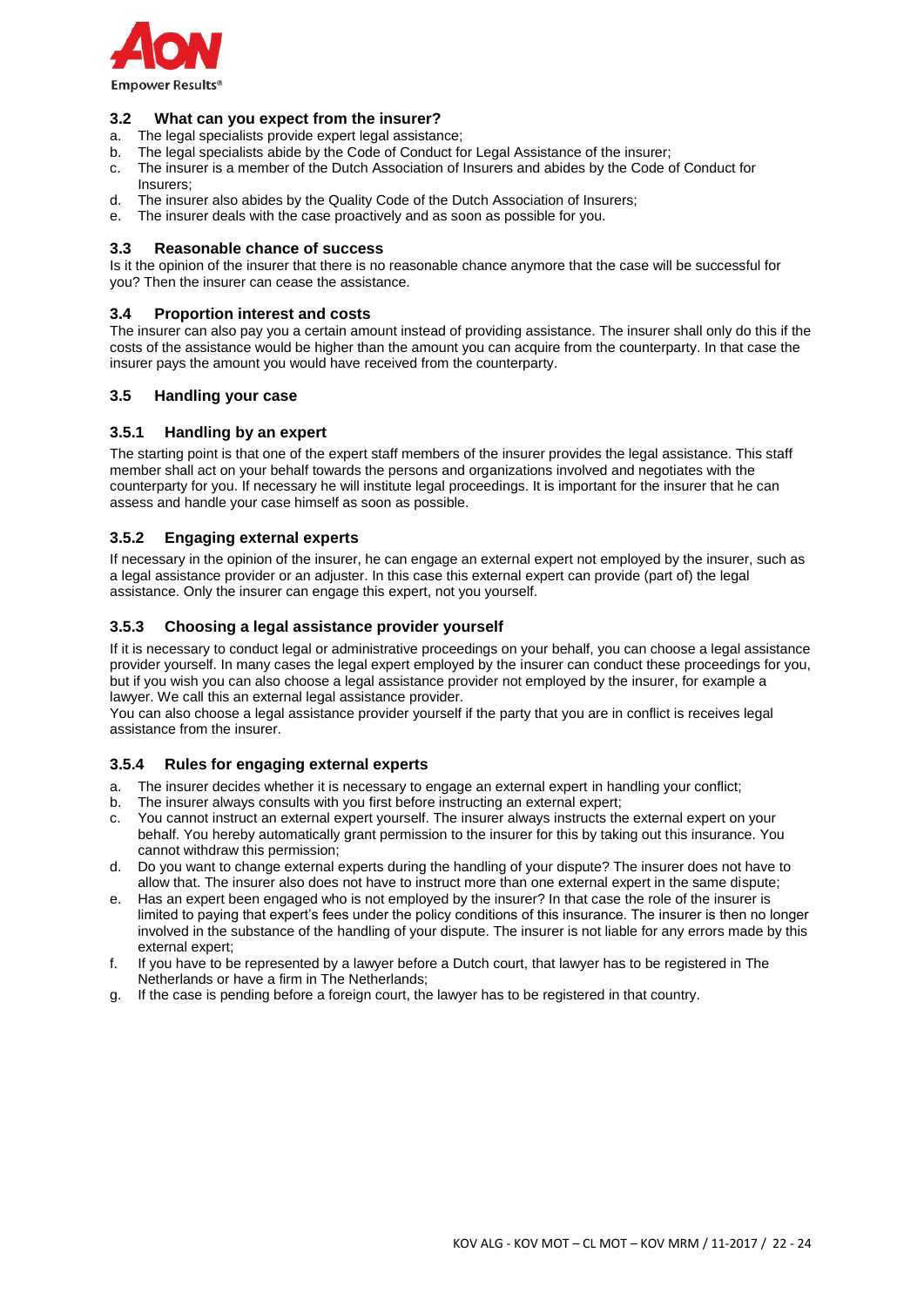

# **4 Other items**

## **4.1 What if you don't agree on how your dispute is handled?**

You and your legal expert can disagree on how the dispute that you reported to the insurer has been handled, i.e.:

a. About the issue on whether the case is feasible; or

b. About the manner in which the substance of the file should be handled further legally.

Please discuss such a difference of opinion with your legal expert. If you can't agree, ask the insurer to apply the dispute settlement rules.

### **4.1.1 What does it mean if the insurer applies the dispute settlement rules?**

- a. This means that the insurer submit the legal opinion of your specialist to an external lawyer. This lawyer gives an independent opinion about the further handling of your dispute. You can choose this lawyer yourself. The insurer instruct the lawyer on your behalf. You cannot instruct a lawyer yourself for an independent opinion.
- b. The insurer pays the lawyer's fee after the insurer has given the instruction. The insurer only pays the fee if this is really necessary to execute the instruction and this fee is reasonable and necessary. These costs are not included in the maximum compensation amount paid by the insurer for this conflict (the external cost maximum).
- c. The lawyer only renders an opinion, he does not take over the handling of the case. The insurer shall follow the lawyer's opinion. The insurer is not obliged to transfer the handling of the case, after the lawyer has rendered his opinion, to an expert not employed by the insurer.
- d. Did the insurer apply the dispute settlement rules, but did you not agree with the opinion of the lawyer? And did you then have the case handled to your own expense outside of the insurer? In that case the insurer shall pay the costs of this handling, but only if you won the dispute and an external legal assistance provider handled your conflict. The insurer only pays the necessary and reasonable costs. In this case the external cost maximum and the maximum fees for handling this dispute also apply. These are stated in the policy conditions.
- e. The insurer can decide to transfer the handling of the case to an external legal assistance provider. However, this cannot be lawyer who rendered the independent opinion, nor another expert working in the same firm as this lawyer.
- f. Do you have a difference of opinion with a lawyer or another expert? In that case the dispute settlement rules do not apply.

### **4.2 What happens if the counterparty also has assistance from the insurer?**

- a. Does your counterparty also receive assistance from the insurer? Then you are entitled to further assistance by an external legal assistance provider of your own choice. The counterparty can also do so. The insurer is the only party who can engage this legal assistance provider on your behalf. You cannot instruct the external legal assistance provider yourself. If this legal assistance provider in this case supports you in legal or administrative proceedings, the insurer shall pay the costs to no more than the cost maximum.
- b. Is your counterparty co-insured on your insurance? In that case the insurer shall only assist you. Are, apart from you, both parties in conflict with each other insured on your insurance? The insurer shall only assist the person you appoint. The starting point is that the assistance is provided by experts employed by the insurer.

### **4.3 What happens in cases of partial coverage or if there are more interested parties?**

- a. It is possible that the dispute you reported is only partially insured. In that case the insurer shall only pay the covered part of the costs.
- b. If more parties with the same interest are involved in the dispute, you might want to take joint action. The insurer can grant permission to engage one external experts jointly with those other parties. This expert will then assist all parties involved. The insurer pays your part in the total costs of this expert. The insurer determines this party by dividing the total costs of the expert by the total number of interested parties.

### **4.4 A foreign government demands a deposit from you**

Is a foreign government demanding a deposit from you for the release or return of your attached property? You can ask the insurer to advance this deposit. This has to concern a dispute covered by your insurance. The insurer shall advance this deposit to a maximum of  $\epsilon$  50,000.- as an interest-free loan. Is the foreign government reimbursing the deposit? You have to repay to the insurer immediately. Are you not reimbursed the deposit? In that case you also have to repay the insurer, but within one year after the insurer has advanced the amount.

### **4.5 Adapting the premium and the terms and conditions**

In addition to the General Terms and Conditions, the insurer is entitled to adapt the premium annually in accordance with the increase of the consumer price index for households of the Netherlands Statistics Bureau (CBS).